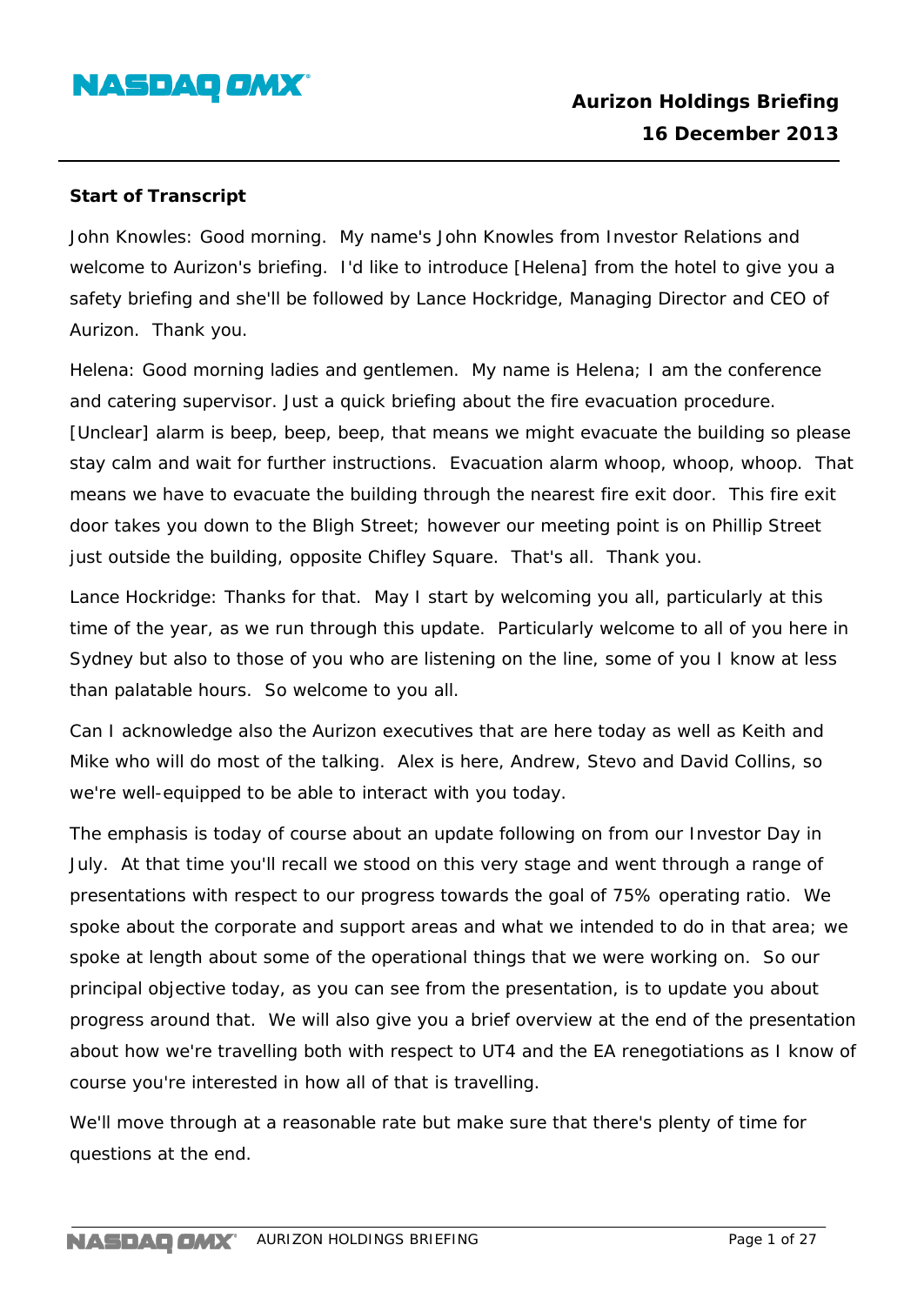

Some summary then. Firstly with respect to safety, albeit that this is not the time when we update the particular KPIs, I can tell you that the Company continues to improve its safety performance in accordance with all of our goals and that, as you know, is the number one value in our organisation, it continues on from the kind of performance that we spoke about at the full year with respect to the last full financial year and indeed the more than 90% improvement over recent years.

But our focus today really is about the current year and our drive to 75%. We'll talk with you today, Keith will give you some further detail about current market conditions, but as you've seen our volumes certainly remain strong, especially in coal and iron ore. We will, as I say, talk about the progress towards the achievement of the 75% operating ratio and in that respect how we're ticking up progress against the \$230 million target that we expressed here in this room in July.

We will update you with respect to the corporate office and support functions and my summary of that would be that we have acted quickly, we've acted decisively, we have substantially rebased our corporate and support functions toward benchmark competitive levels internationally.

The bulk though of the exposition today will be from Mike about the integrated operating plan and the extent to which, as we can demonstrate, it is already delivering. We're not planning to deliver in either of these areas that I've just mentioned; we have in fact already begun delivering against those goals. How is it that we can do that? Well of course it's because there wasn't some metaphorical flag that dropped in July; this comes on the back of the transformation of the Company now that has been going on since IPO and before.

In particular, as we think about some of those things that we will discuss today, the importance of the change from the previous business unit model in our organisation to the functional model I think will be very much emphasised and underlined given that we started that reshaping of our Company in December of 2011 and in July, as you recall, we indicated that we had finalised with the full integration of iron ore and intermodal into, as it were, the business as usual functions in the business.

We also do the things that we're talking about today on the back of the success that we had in FY13 with respect to the re-contracting and contracting in our business - in other words the greater level of certainty around the volumes, not only in the short term but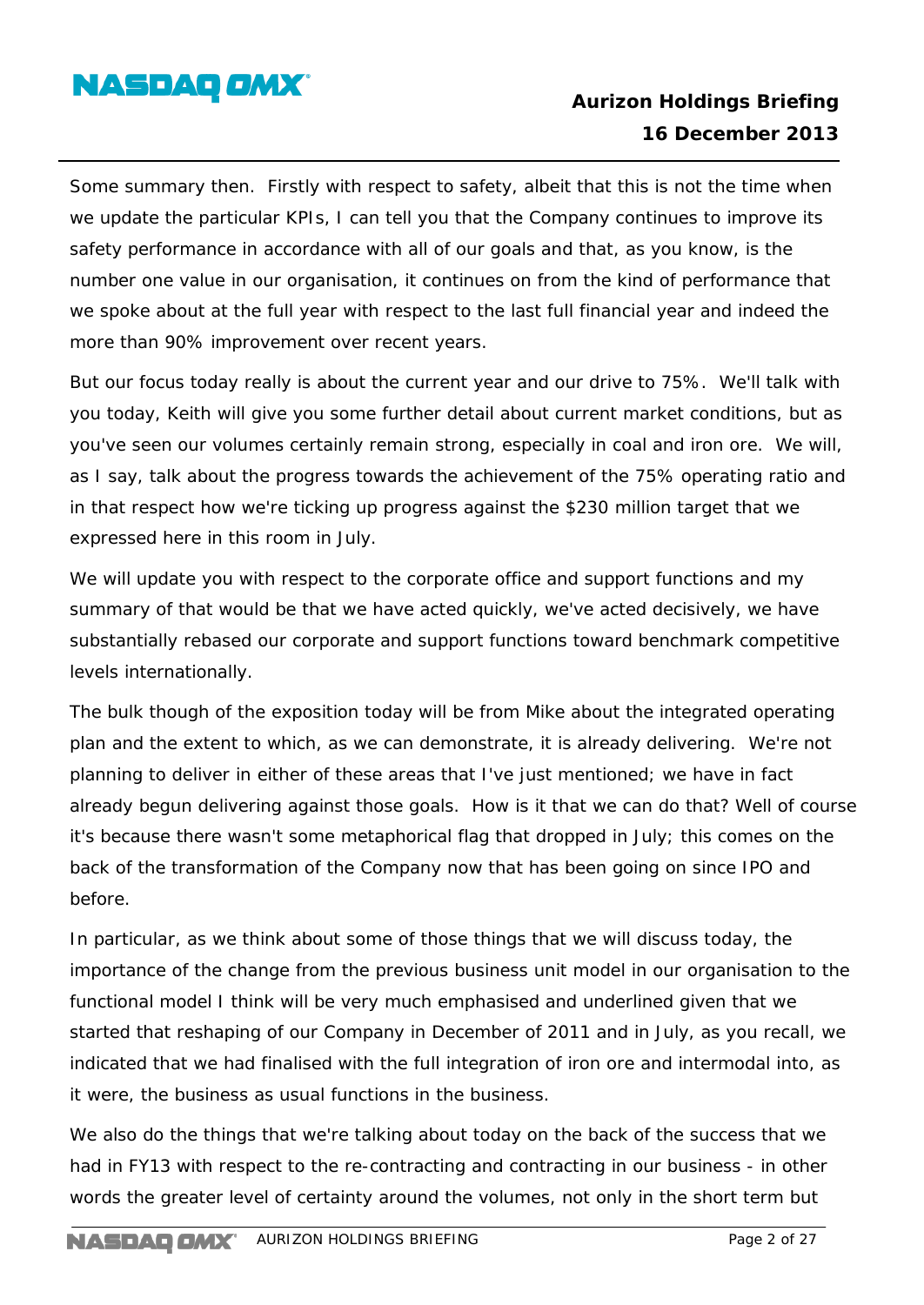

over time, that we will have to handle. But particularly this is an opportunity for Mike, having by contrast to July where he was relatively still new in the function, to be able to point to a much greater level of detail, of granularity as well as of progress in what we've been doing.

Indeed, we will also be talking as a result of all of those things of course about the financial impairments that you would have seen in our announcements this morning. My opening observation of course about that is that there in lots of respects can be no greater validation of the work that we've been doing in transformation. In the current half I can tell you we have set daily, weekly, fortnightly, monthly and quarterly throughput records in coal, all of which, as Mike will explain, we've done with less train consists and, even more importantly, with far less train starts, to be able to achieve those kinds of numbers.

So on the one hand we maintain an absolute focus on delivering for our customers, in particular being able to deliver the tonnes but being able to do so in a consistent fashion and with a high level of service performance.

But also of course this speaks to the intent that we have with respect to the owners of the business, of frankly speaking being able to do more with less and as a result of that drive toward our operating ratio goals but also continue to improve the returns out of the business.

But with that Mike will come and give you a more detailed and more flavour around a number of those operating changes.

Mike Franczak: Thank you Lance and good morning everyone. As Lance noted, we have made very serious progress against our transformation program and you will see this in some of the metrics I'm going to produce and as I go through the presentation I wanted to highlight in particular the work being done in our integrated operating plan space as well as our fleet plan.

Now many of you may recall on 18 July at our Investor Day I highlighted a need to establish the right programs and the right operating metrics to transform our operational space and to deliver the kind of value that we need at AZJ to drive to 75%. You'll recall that we identified five key transformation programs and we have a rigorous and balanced approach to deliver on key productivity targets, many of which you see here on this slide today.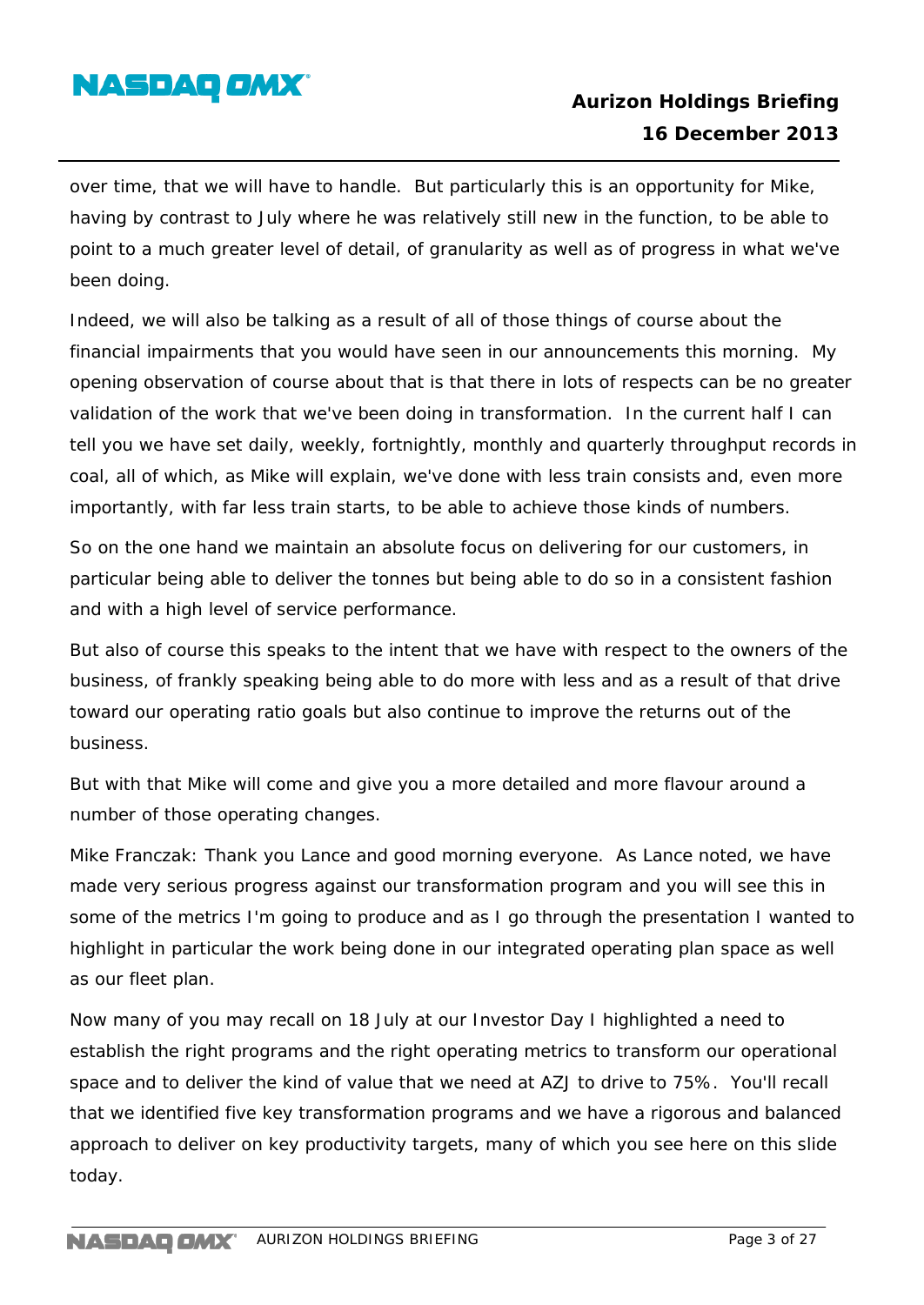

In particular, asset productivity was one of the main areas of focus and the reason for that was that getting the mobile assets working at a much, much more productive rate has huge impacts right across the business with respect to maintenance, procurement, carrying costs for materials; the footprint that we need to manage either the maintenance or the processing of cars; certainly labour productivity is touched on. So asset productivity became a central focus.

Today I'd like to update you on the progress of the transformation and, as I said, in particular on our work on the integrated operating plan and our rolling stock fleet plans.

But first a little update in terms of how we are doing. As Lance noted, we have posted some I would say impressive metrics over the last many months. We've got examples here of key throughput metrics and I guess I would say from this perspective all of the key metrics that I look at are gaining traction. Many of them are setting new performance levels, as Lance noted, on a daily, weekly and quarterly - a monthly and a quarterly basis.

Now a lot of the metrics here that we're showing you are related to our coal business. This is one of the areas we went after first in terms of taking a look at our integrated operating plan and you'll see that driven by things like turnaround time or cycle time and coal payloads, this is the weight of the individual consists, we've handled record coal volumes in October 2013 with approximately 140 less train starts and, as Lance noted, fewer train sets in service.

Q1 FY13 was in line with the previous record in 2010 at 53.5 million tonnes - sorry Q1 FY11 at 53.5 million tonnes but we delivered this with 385 less train starts. So this is all about leverage in terms of the number of assets we need in the system that drive all the associated expenses and even from a crew and labour perspective driving opportunities.

This really talks to how we're getting leverage in the business and driving the improvements we said we would get in terms of our unit costs over the coming years.

If I turn the page and look at some other key metrics, these continue to improve as well. Fuel consumption, we have a \$230 million fuel spend every year. This drives towards improvements in that number. Labour productivity, things like moving more tonnes with the same or fewer crews, less overtime, less people involved in the maintenance of rolling stock and, as I noted, asset productivity as defined by our net tonne kilometres per active wagon or locomotive.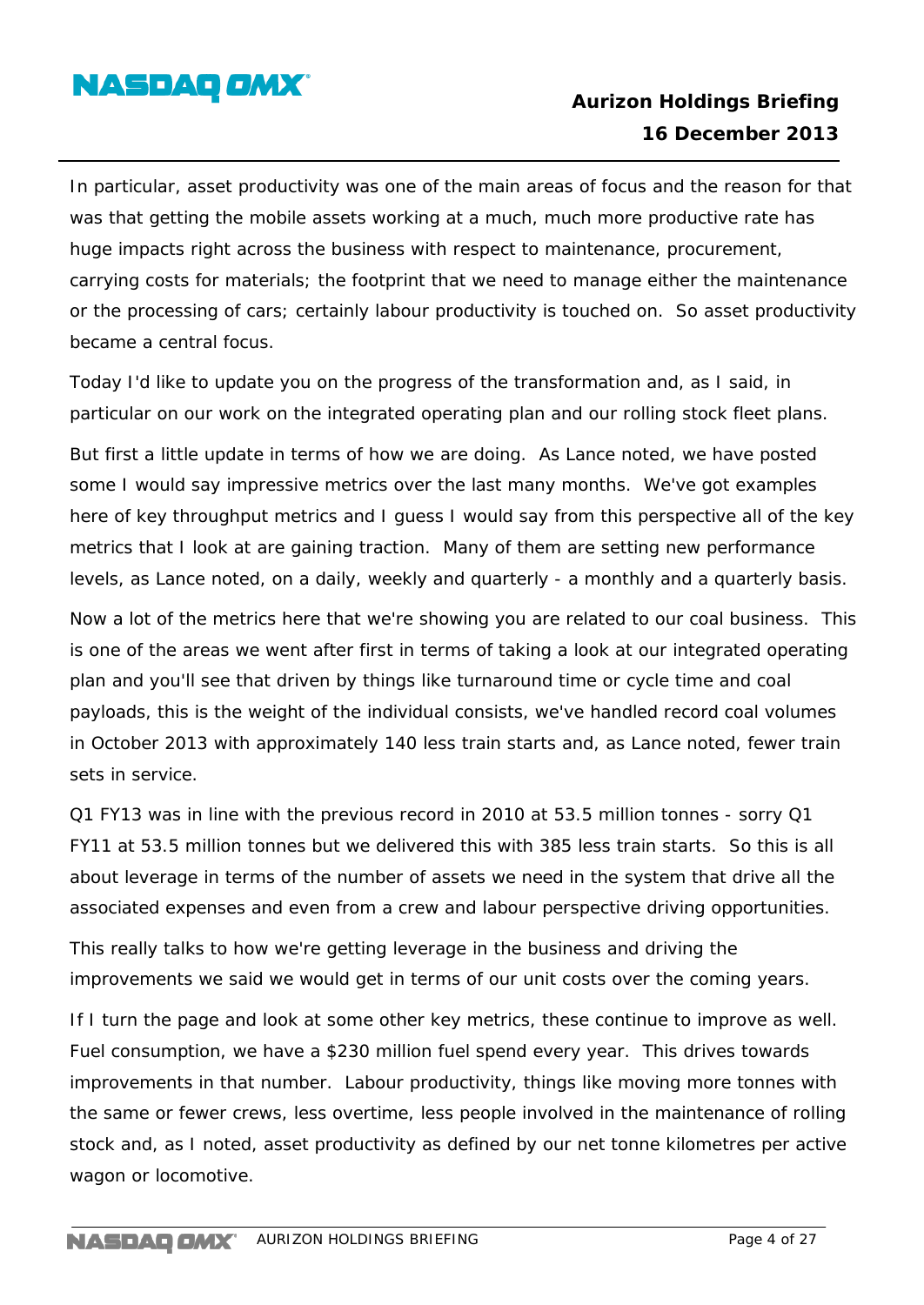

These are fundamental expense drivers and are ensuring that we remain on track to hit our targeted improvement of 10% per annum reduction in unit costs. As we realise new thresholds of performance of course we are raising the bar.

These results and others, as I noted earlier, are being driven in large part by our integrated operating plan which is the cornerstone of our operations transformation. As I noted, this is being used in both coal and in the freight business which includes bulk and intermodal and other businesses.

It takes a look at the entire supply chain; it looks across all of the revenue streams and corridors. All aspects of the operation are examined as part of this exercise, right from the traffic flows and origin destination points we serve to the schedules, the labour, the fuel, the track and equipment maintenance and of course all focusing on what we can do to reduce our rolling stock needs by driving productivity of that asset.

Some of the key principles and objectives that we strive to hit have to do with reducing the degree of operational variability by design. This plan is highly scheduled; it is intended to improve the consistency of service and with a heavy focus on velocity and asset productivity. It's designed to help variabilise our cost base and in fact reduce the fixed cost base by allowing us to go after yards, terminals, maintenance facilities, overheads that have been applied against the various lines of business we have. This is about finding a smaller footprint or creating a smaller footprint for our operations and driving those fixed costs out of our business.

Of course, as I mentioned, we're reviewing the IOP across every one of our corridors on a national basis. As I mentioned, we've done work first in CQCN, Central Queensland Coal Network, and we've got more to come. We have big plans being implemented in the North West and North Coastline corridors; we are already turning our focus to WA - I was out there the week before last, kicking the ballast and working with the team on some opportunities there - and as I said, the key of the integrated operating plan isn't just to look at the individual corridors but also the synergies between corridors, especially as it pertains to better uses of rolling stock or fixed assets.

Lance touched on this but previously, prior to the organisational change, in the line of business structure assets were often assigned to particular corridors or businesses. We had dedicated yards, terminals, even rolling stock maintenance facilities, and we certainly had management overheads that were unique to some of these lines of business.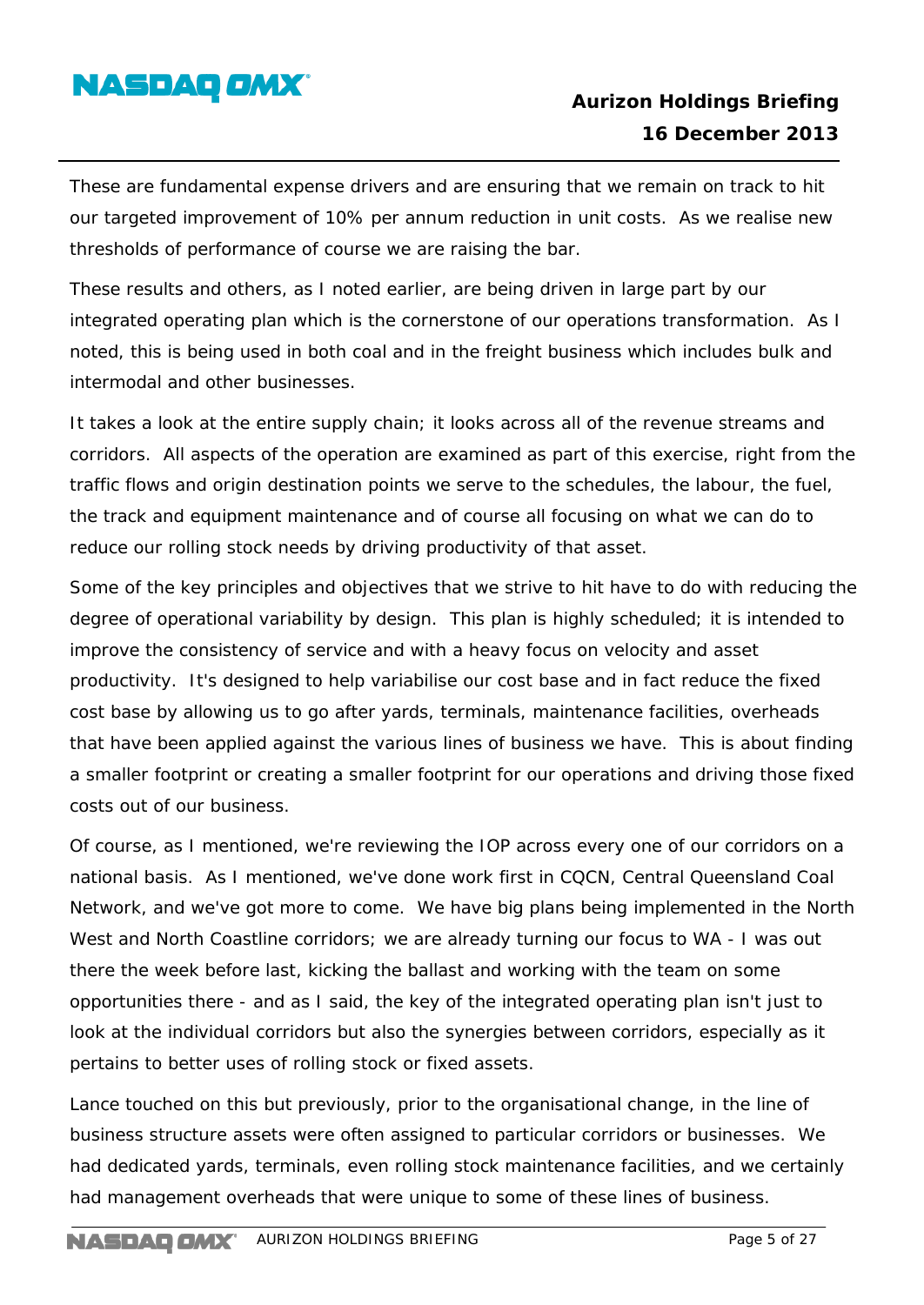

We are now one national enterprise truly. I have accountability for the overall fleet; my job is to make sure we match demand and supply in the most efficient cost-effective and capital-effective manner possible.

If we take a look at little further at some of the examples of the benefits of going after an integrated approach to our operating plan, some of the things that we have started to move on, rationalisation of fuelling footprint. We have many, many locations where we fuel; it's not just about the cost of the fuel, it's about the storage, it's about the ownership of the footprint, it's about the transportation costs of fuel that we pay for.

We also have opportunities to rationalise our rolling stock maintenance and yard footprints as we shrink the fleet, as we standardise it and as we design for inherently leaner, more productive operations.

Same story goes with how we set up our crew bases and how we use our labour with respect to the train schedules and train starts.

We've also done a lot of work, especially with our network partners, on the type of trackwork blocks that we have in Central Queensland. Many of you will recall I am now accountable for a lot of our program work in Central Queensland; this means track maintenance, overhead maintenance, things of that nature are now being better coordinated, better integrated to reduce the demand for track time and to reduce the number of big closures or shuts to perform work. It's all about smoothing that demand out, creating less variability in our operation and freeing up capacity which means more paths, more scheduling opportunities.

Again better asset productivity and reallocation of the fleet across the enterprise helps drive better productivity and efficiencies. Case in point - we had a number of different coal wagon types in the Blackwater system, some of them were 80-tonne wagons, light-loading wagons, very old, very high maintenance, a dedicated fleet. When you have dedicated fleets within a system like the Blackwater there are inherent inefficiencies that are created. Our team has found a way, working with Network to use the 106-tonne wagons in the Minerva branch. We will light-load them but the improvement in service and productivity of the fleet is substantial and as a result we've been able to remove some of the older kit from the fleet on a permanent basis and use the high capacity fleet.

We've done similar things with the locomotive fleet in the Blackwater by virtue of the productivity improvements we've made there; we've taken virtually all of the diesels out of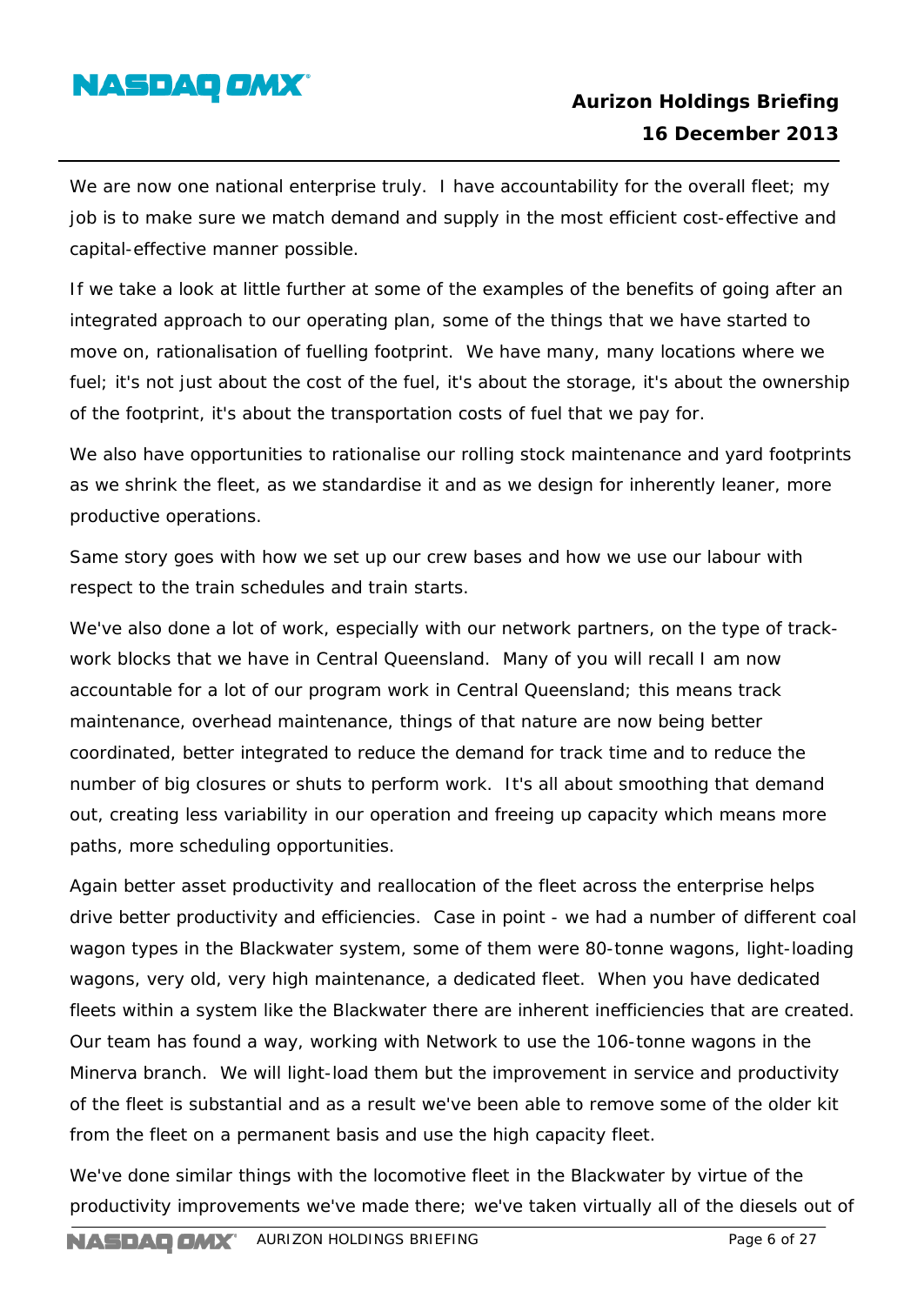

the Blackwater and are able to cascade those north into the North West corridor where we can realise efficiencies in that operation by having newer, more reliable, more fuel-efficient locomotives that are equipped for distributed power operation.

The IOP not only gets at our variable costs but it really drives at reducing our fixed costs, footprints, overheads and, as I noted, creates a level of capital efficiency that only gets unlocked by looking on a more integrated basis, more national basis right across all of our lines of business.

Based on my background, and you can ask Alex about this as well, this is something that the Class Ones have done very, very well.

Moving on, you may say well why now, why are we only undertaking the fleet plan review? Lance touched on this earlier; there are really a couple of key drivers. One, we are much further along in the journey with respect to the development and implementation of the integrated operating plan and we're already seeing the results and we are already forecasting on a forward basis what those productivity improvements will look like in the coming years based on the work and the implementation plans that we have.

We also know that the change in organisation structure from a functional line of business structure to - sorry a line of business structure to a functional structure has enabled us to look at the fleet and the assets far differently. These things have allowed us now to move forward with a much more confident forward-looking plan that allows us not only to deliver value to our customers and grow the business but to do it far more cost and capital efficiently.

I'd like to talk a little bit about what the enterprise rolling stock master plan is. It is a fairly involved, I would say evergreen, process. Coupled with a national view of the fleet and the productivity improvements we've been able to take a look right across the breadth of everything that impacts the fleet. It's a multifaceted exercise which optimises between demand, our rolling stock maintenance strategy, fleet technologies, financial considerations and so forth.

The plan allows for four key elements of fleet management to be realised. It deals with growth, renewal of the fleet, cascading opportunities and retirement right across the entire enterprise footprint.

A few of the key objectives of the plan as well as the key principles that guide us in its formulation are things like making sure we're looking ahead at least five years.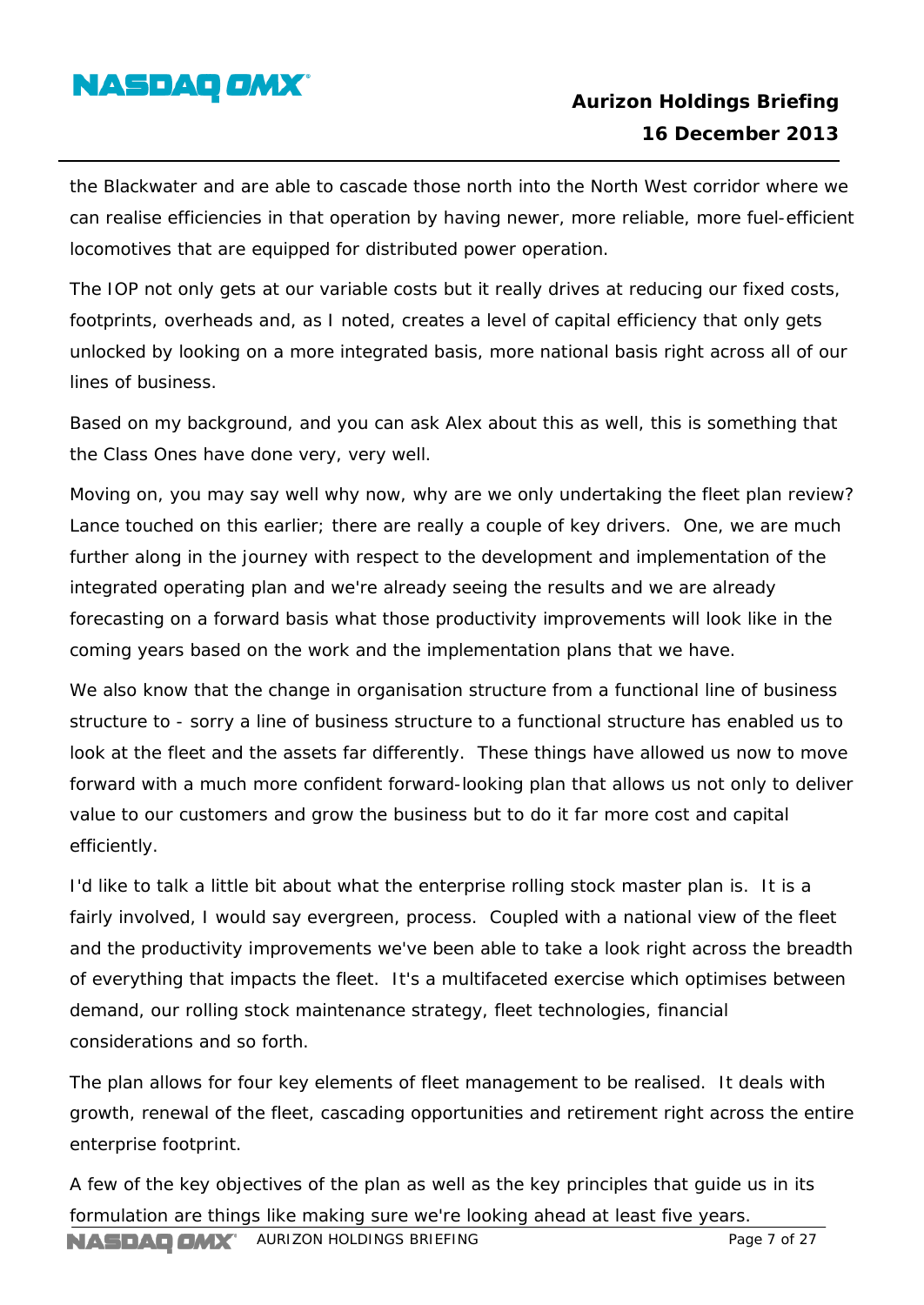

Sometimes the lead time to acquire or upgrade or overhaul locomotives can be significant so we want to make sure we're looking out an appropriate length of time. As I noted, this is about the Australian fleet, not just the coal fleet, not just the intermodal fleet, the whole fleet.

It will be about right-sizing and right-typing the rolling stock. We have opportunity with the number of different classifications of equipment that we have to begin to standardise, make the fleet far more interoperable and match that supply and demand in a more cost and capital efficient manner.

We take a look at procurement opportunities. If we can buy in bulk in larger quantities than we have in the past we do get discounts on the unit cost for locomotives and wagons. Only by looking at the fleet nationally can we leverage that opportunity. Of course we look at disposals, new technologies, either locomotive technologies, on-board technologies, even, as we talked about in July, some of the new predictive condition-based technologies that allow us to monitor the health of the fleets.

We tie the plan always back to key operating metrics that allow us to determine where we can extract value in the P&L or in the capital plan.

When we look at some of the key principles, it is all about interoperability of the fleet. Notwithstanding standard, narrow gauge, electric and diesel I want to be able to move as much of the fleet between corridors as is possible. This allows us to drive - sweat those assets far more efficiently.

While it may not be possible to put electric locomotives into diesel territory, I can still move standard and narrow gauge back and forth if I have the right engineering design and foresight in terms of how I want to cascade the fleets.

I want to be able to operate in multiple networks and operations; I want to be able to buy from preferred minimum standard types of rolling stock - this gets back to the procurement opportunity - working with our OEMs for the type of locomotives and componentry that will take us into the next decade.

Defining standard wagon and locomotive componentry is important; we carry, by virtue of the size and complexity of our fleet, an inordinately big inventory and material stockpile and we are making moves to reduce that.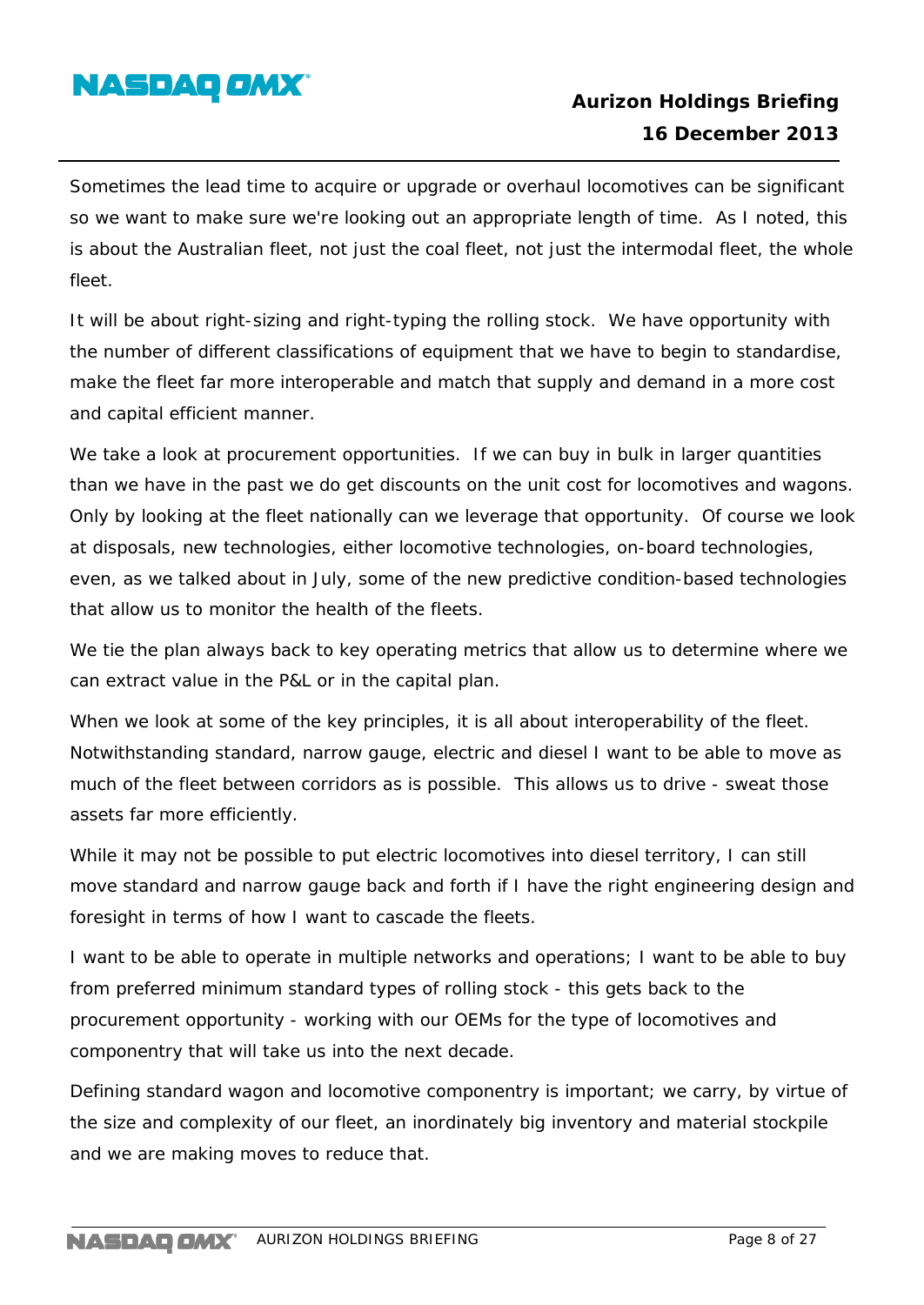

Let me talk a little bit now about the fleet itself and where we stand with respect to that. As of July 2013 we had almost 830 locomotives, just over 600 of which were active, and similarly on the wagon side about 18,500 wagons, about 15,000 of which were active. The age profile of the fleets was quite high by North American standards but what I would tell you within the numbers is that there was a significant tail of very old equipment that was either at, very close or beyond its life cycle.

If you were talking just about the coal fleet for example, you'd find that the average age of those locomotives is generally in the upper single digits as far as age so very young, very good fleet. The opportunity lay in a number of the other fleets.

So our revised enterprise rolling stock master plan gives us a new view of what we need for fleet in the years ahead. Our FY13 fleets are displayed here and you'll see that in terms of what we no longer require over the course of the multi-year plan, either presently or over the next three years, we're looking at a reduction of approximately 300 locomotives and 5000 rail cars or wagons. You will see that we have made some provision or estimates around what we believe we may need for basic replacement and growth. So while we are reducing the overall size of the fleet and getting rid of a lot of the old kit that will be life expired or is no longer needed, there will always be a need for some basic replacement of other fleets as well as some fleets for growth.

This is taking into account roughly a 3% to 5% CAGR, compounded annual growth, and our views on the productivity improvements and other benefits that we can get through things like the IOP.

Now Keith is going to speak a little bit later about the financial implications of this fleet plan so I won't cover that here but I did want to give you an overview of where we are going.

The revised rolling stock fleet plan will drive a range of productivity and efficiency benefits and I've touched on a number of these already but if you were to take a look at the reduction in classes across our rolling stock, these are significant, roughly 50% and 40% reduction in the number of classes in the locomotive and wagon fleets respectively.

In terms of the productivity of the fleets, a 30%, 15% approximate improved productivity. So we are doing more with less in the coming years and the benefits of this area significant. We are now able to take a look at further opportunities to rationalise our rolling stock footprint. Smaller fleet, less complex fleet.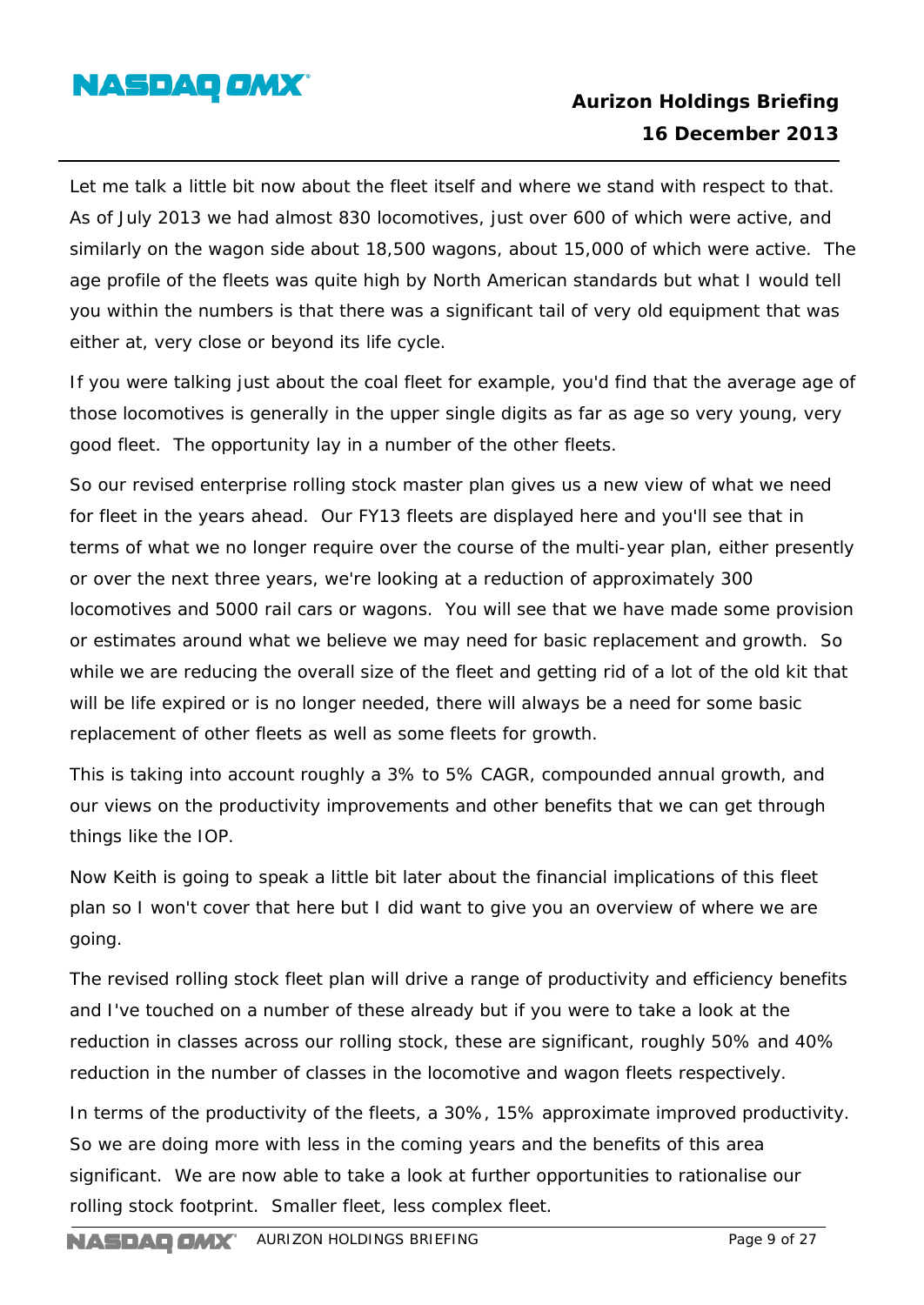

We are able to standardise our maintenance practices which results in ease of training and certainly allows us to reduce materials, inventory and carrying costs. We will have a younger, more fuel-efficient fleet profile and we will reduce the maintenance and depreciation expenses overall, not least of which will - this will help us improve our capital efficiency.

So in summary my perspective, our transformation journey, things like the organisational and cultural changes, the integrated operating plan, disciplined operations, is delivering significant operational improvement as witnessed in the key operating metrics. These have now allowed us to revise our fleet disposal and procurement requirements on a multiyear basis based on our current view of demand.

We will have a surplus of 308 locomotives and just over 5100 wagons over the next five years and most importantly this smaller, simpler, more productive fleet profile will position Aurizon to more efficiently meet the growth and service requirements of its customers.

With that I will turn things over to Keith.

Keith Neate: Thanks Mike and good morning everybody. In my update I will touch briefly on the operating ratio, provide a little bit more colour as to how we're tracking. As Lance mentioned earlier, we remain confident that we will achieve the 75% target by FY15. We will have an update on the volumes, both in coal and iron ore and also in the bulk business where we're seeing a little bit of weakness. Lance will provide an update on UT4 later on but the third bullet point on here is a reminder that under the transitional arrangements the access revenues are actually a fixed revenue this year which is some \$60 million less than we achieved last year.

Turning first to the rolling stock review though, as Mike has mentioned, the consequence of the integrated operating plan and the rolling stock master plan review is that we have identified a significant amount of surplus rolling stock, both locomotives and wagons, that will occur over the next five years as we've matched the rolling stock capability to the demand expectations going forward.

The impact will be in the order of \$130 to \$150 million this year and that reflects the writeoff of that rolling stock that has been identified for immediate disposal. So that will occur during the course of the next six to 12 months. That rolling stock has been written down to its estimated net realisable value. As I'm sure you'll appreciate the second-hand market for narrow gauge rolling stock is quite limited; we will not be disposing of it in Australia, it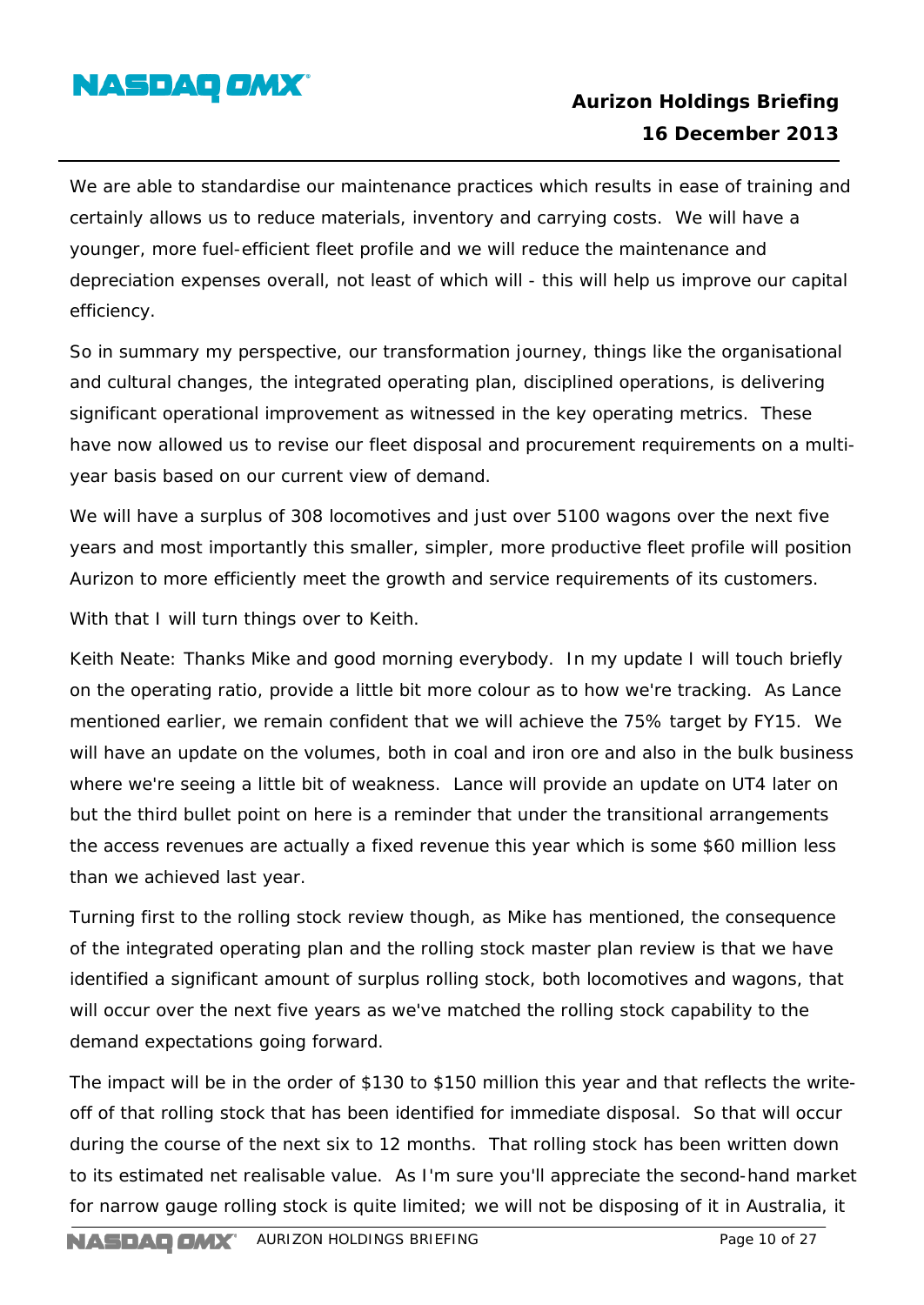# **NASDAQ OMX**

will all be disposed of overseas and in terms of the wagons, generally all of those go for scrap.

Against the carrying value of the fleet the \$130 to \$150 million write-down which is pretax and is subject still to audit at the half-year, approximates 4% of the current asset value of the fleet.

The immediate benefits that arise from it, as Mike has referred to, there's two components. One is the immediate quantifiable amounts that we've been able to identify which average \$20 million per annum over each of the next five years; obviously there is a ramp-up as that fleet is disposed of and there is also a significant component of as yet unidentified opportunity that comes from further standardisation of the fleet, further rationalisation over the five-year period and obviously the improvement in productivity that Mike has referred to.

In terms of the remaining locos and wagons, they'll be disposed of as they become surplus to requirements during the course of the five-year plan and as such we will be revising the depreciation in respect of that rolling stock so that it is written down to its estimated realisable value prior to disposal. That piece of work is still ongoing but is not expected to be a material impact on the annual performance.

Turning to the strategic projects, we undertake an ongoing review of all of our strategic projects, understanding what developments are occurring within each of the projects on a continual basis. Each half-year we undertake a detailed review in accordance with the accounting standards and our auditors to ensure that the various tests around the carrying value and the balance sheet remain relevant. It essentially goes to a probability test.

As part of that review this year and following a number of developments on two of our major projects, we've chosen to prudently write off a number of the costs. In terms of Surat, as you'll know, Xstrata Glencore have announced they have put the Wandoan mine on hold. Together with that we've seen the exclusive government mandate has expired during the course of the last six months. As a consequence we have written off the costs associated with the SBR joint venture and that joint venture was the one with Xstrata, ATEC and ourselves that was established back in 2006. Most of those costs, if not all, relate to various consulting, engineering and environmental impact studies that were done as part of developing the overall joint venture.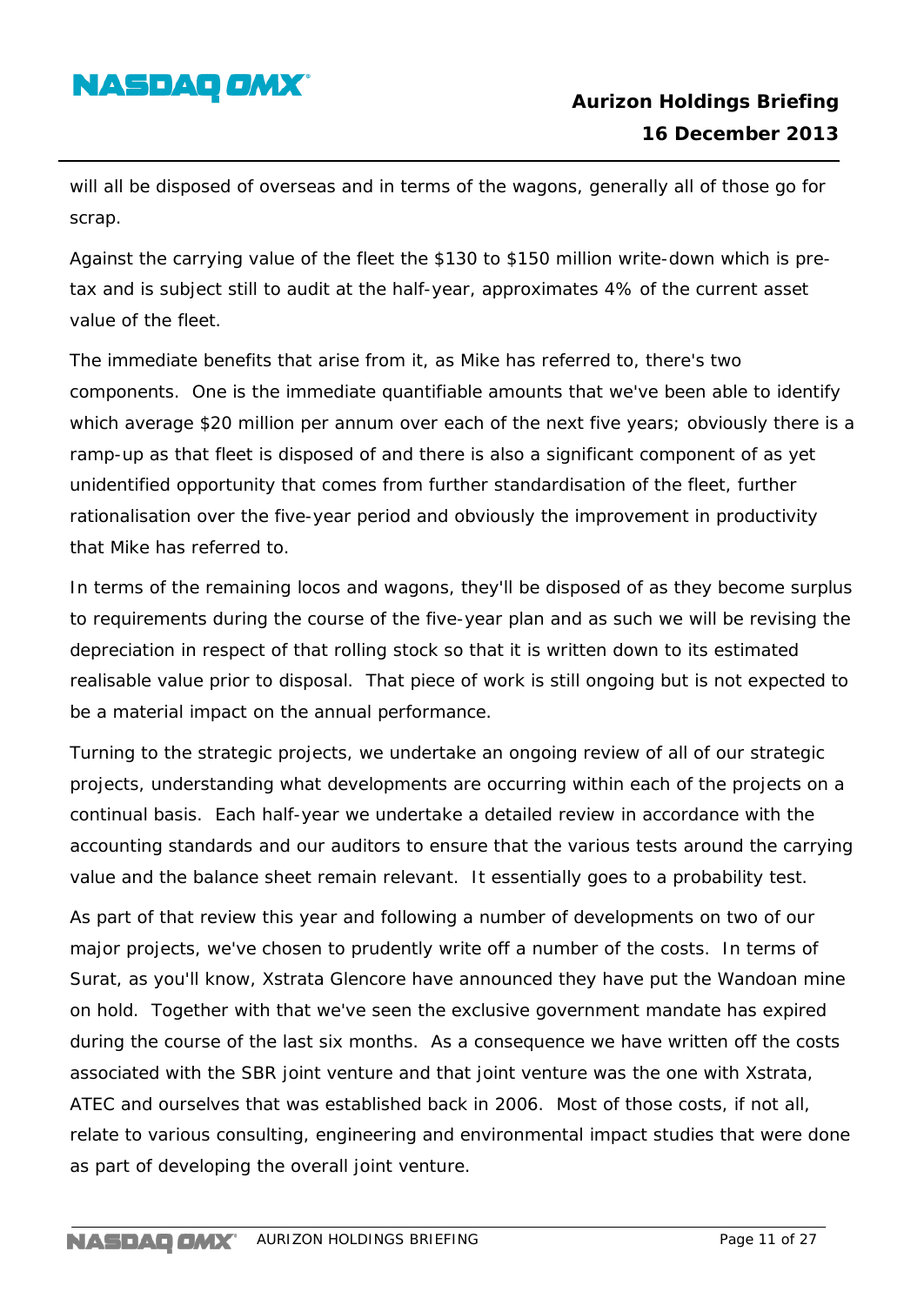

The other costs that we're impairing as at 31 December again relate to further developments that we've seen in the Galilee project, in particular around costs associated with corridors that we looked at and opportunities that we looked at involving other alternative developers. That's arisen as a consequence of the further consolidation of our program of work with GVK. I think in essence that one comes down to the probability test in terms of understanding what will and won't go forward.

In terms of the transformation and impact on the operating ratio, I won't go through all of the details on here, they're all fairly straightforward. The VR program that we talked about back on 18 July, we've seen about 120 people exit the business from the support functions and about 130 from the operational function. That conservatively will have an annualised benefit for the business of around \$26 million and has cost the business in the period to 31 December something in the order of \$23 million. Consistent with the full year last year the cash cost will be slightly higher as we pay out some accrued annual and long service leaves.

In terms of real estate, 220 sites have been identified in the portfolio as now being surplus to requirements; nine have already been sold, 14 are under offer and another 34 are currently part of a marketing program. The other properties will be disposed of during the course of the next 18 to 24 months.

In terms of corporate services, a significant reduction in discretionary spend in the first half of the year, that's driving an annualised benefit somewhere in the order of \$40 million together with a whole series of other opportunities, not all listed here, but for instance credit cards have been reduced by 31% across the business, driving an 18% reduction in cost as an example.

Procurement opportunities, again we continue to drive down the number of suppliers to the business, rationalise those and drive better deals and there's a significant target in place for the procurement group over the next second half of the year.

One of the key outputs in terms of the operations group - Mike has referred to the initiatives that support this - is that we've seen the labour cost down 5%. That is against a 4% increase in rates and a 12% increase in volume. So you can see the scope and the scale of some of the productivity benefits that are now driving to the business.

In bold at the bottom, just to make sure it's well understood, all of these costs, the VR costs, the rolling stock impairment and the strategic project cost impairment, will be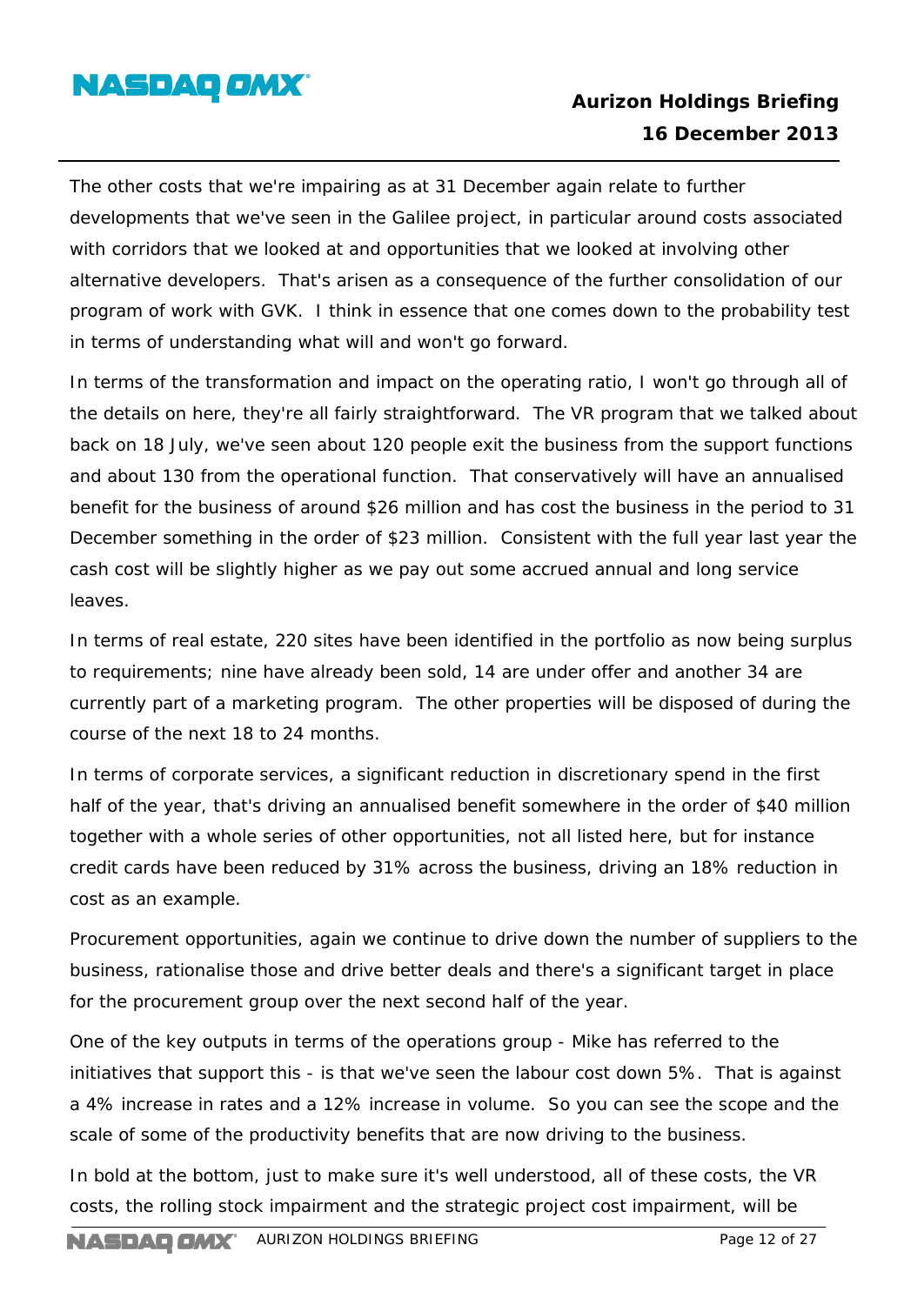# **NASDAQ OMX**

included in the profit outcomes in terms of measuring management performance and remuneration.

Turning to a volume update, Lance has already referred to the records that we've seen in the business over the last six to nine months. It's continued to the extent that we're seeing 14% up in Queensland and 10% in New South Wales on the coal volumes. I would urge a degree of caution there in that almost half of that is from one customer and that customer operates under a number of legacy contracts. So whilst we're seeing a very strong performance in terms of volumes, it is not necessarily translating directly into a bottom line upside for us.

Guidance for the full year currently remains at the \$200 to \$205 million previously given guidance; we will update the market in February at the half-year when we have a clearer view, both on the wet weather and the continued demand profile.

Iron ore is performing well and remains on track for the \$30 million and within the freight business we have seen the intermodal business grow and that is up some 12% on prior periods in terms of volumes whilst the bulk business is off marginally as we see both production and operational issues arising in a number of our customers together with a weaker than expected grain harvest in the Queensland market.

With that I will hand back to Lance.

Lance Hockridge: Thanks Keith. So today is less about detailed discussion with respect to UT4 and the enterprise agreement but clearly, given the importance of all of that we didn't want to simply pass over it.

If I can turn first then to the UT4 update, Alex and the team, as you can imagine, are right in the middle of all of this at the moment, and we are working closely, I might say to you, with both our customers and with the regulator as we do make our way through what you all appreciate is the most extraordinarily complex set of negotiations. This though ultimately of course is work in progress for the reasons that I've said. Here though, without going through every detail, is a summary of where we're up to.

From a QCA point of view, having received those stakeholder submissions in response to our earlier submission, on 29 November we indeed responded proactively around a number of those areas. That whole process has included external review of the elements, particularly with respect to WACC.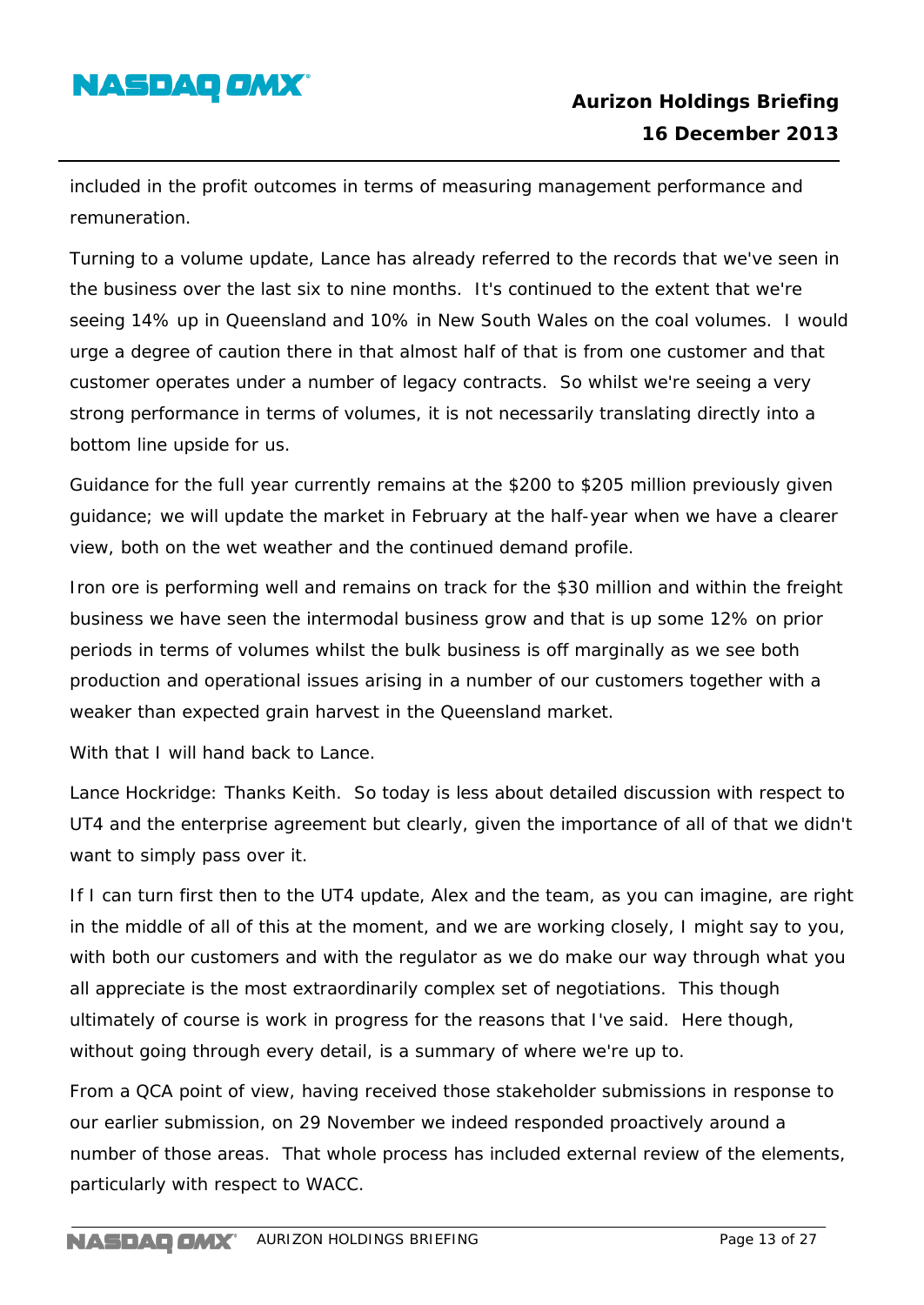### **NASDAQ OMX**

### **Aurizon Holdings Briefing 16 December 2013**

I guess the next dot point though on this page is the most important update for you all with respect to both timing and process, and that is QCA has indicated that full approval, surprise, surprise, may well not be received by 30 June next year. However, they do intend to release a position paper on the pricing elements in March quarter in order for us to be able to determine the price outcomes for 2015. Keith has already mentioned the position with respect to the interim position and hopefully the remainder of all the UT4 outcomes will be determined during calendar '14 for implementation at 1 January 2015.

With respect to enterprise agreements, everybody's aware, I guess at a certain level at any rate, of the range of the agreements that are up for grabs. I guess we all tend to concentrate, for the obvious reasons, around those legacy contracts in Queensland, but this chart gives you a level of transparency with respect to all of the agreements in the Company. As you can see, some already having been sorted, some stretching out as far as 2015, but again as we all know and acknowledge, we are as we speak in the midst of the renegotiation of the '14 agreements in Queensland and that will be followed by some of the AWR agreements.

If I can touch then briefly on the Queensland agreement update, again without going through all of the detail of this as we've discussed this with you - and by way of reminder, back in July John went through a lot of this material in our update to you then, but the current environment is very much a legacy environment, in the same way that our above rail contracts that we inherited were very much a legacy environment, these are very old style agreements. It was interesting, anecdotally, reading the papers this morning about some of the observations, for example, about Toyota and the extent to which in some respects what was being complained about I'd have to say in those agreements represents things that we'd aspire to having regard to where we are in our agreements.

But there are some examples here, over 900 classifications, dozens of pay points, you can imagine the number of people that Keith has to have and the complexity of just keeping on top of the payroll in an organisation like this. You can understand the implications around the level of operating discipline that Mike has been describing to you of having to at every turn make sure that we negotiate our way through the complexity of the agreement, the inability that we have to change a number of these things without the active engagement and beyond that consent of our unions.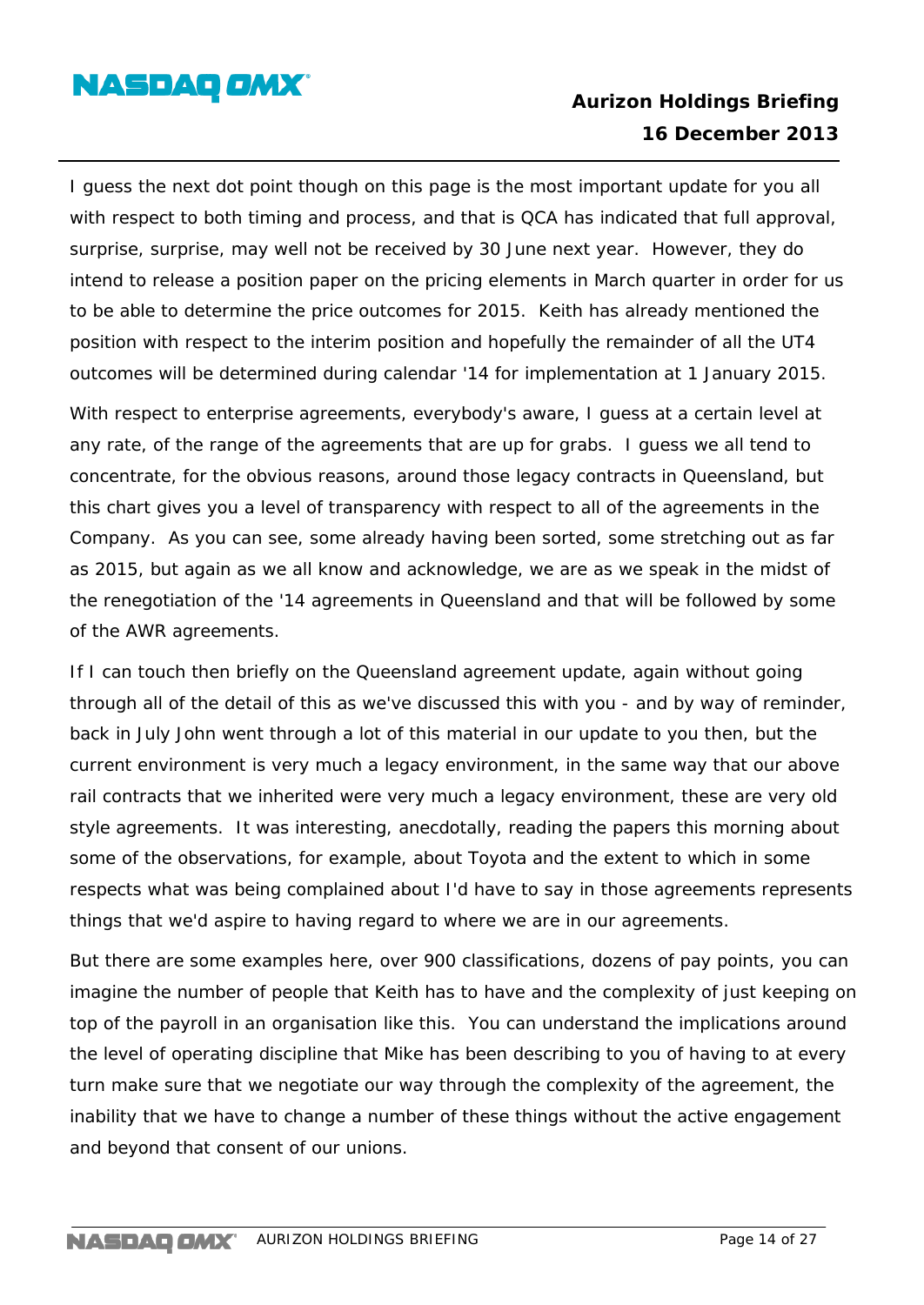

This is then the first position of bargaining since privatisation. We are very much focused on the need to modernise our agreements. Equally though I might say to you, in the current environment we're very much focused on the needs of our customers, both the long term needs and of course being able to contribute to the competitiveness of the coal industry in Queensland and Australia, but equally in the short term having that measured approach around our customers' needs to be able to achieve throughput in the current and coming periods. As we've worked our way through that we have already sought the assistance and have the active assistance of the Fair Work Commission.

We've done as you would expect - and Stevo highlighted back in July - a huge amount of operational and legal contingency working. Fundamentally from my point of view we have been talking very directly with our employees. We have been painting the picture that is in essence represented by the italics at the top of this page. What we are looking for is the ability to be able to take our business to the next level. What we are looking for specifically though is agreement to no more than has already been achieved by others in our business.

So in no sense is this ground-breaking or looking for that next level of outcomes of concessions from our employees. In return we have put on the table what I would believe is a more than fair wage offer. We have been though extraordinarily specific that we will only pay against the achievement of the productivity outcomes that we're seeking and that we will only pay once an agreement is reached. There will not be any kind of backdating around these arrangements.

Clearly as we stand here today this is work in progress. There are a range of possible outcomes, as we set out on the bottom right of this chart, we could see - let us be specific and clear - we could see protected industrial action from the early part of the new calendar year as the remainder of these agreements roll off. We could see - and increasingly we see this as a potential outcome - that the unions go into stalling mode, if you will, of not wanting to reach any or certainly any early resolution of these bargaining outcomes, and we could see therefore the conditions under the existing EAs rolling forward for some period of time.

That, to be clear and to restate, would come at the price for our employees of no wage increases and certainly no retrospectivity, and of course we could reach agreement. It is very much - again I emphasise - work in progress at the moment, it is within the Company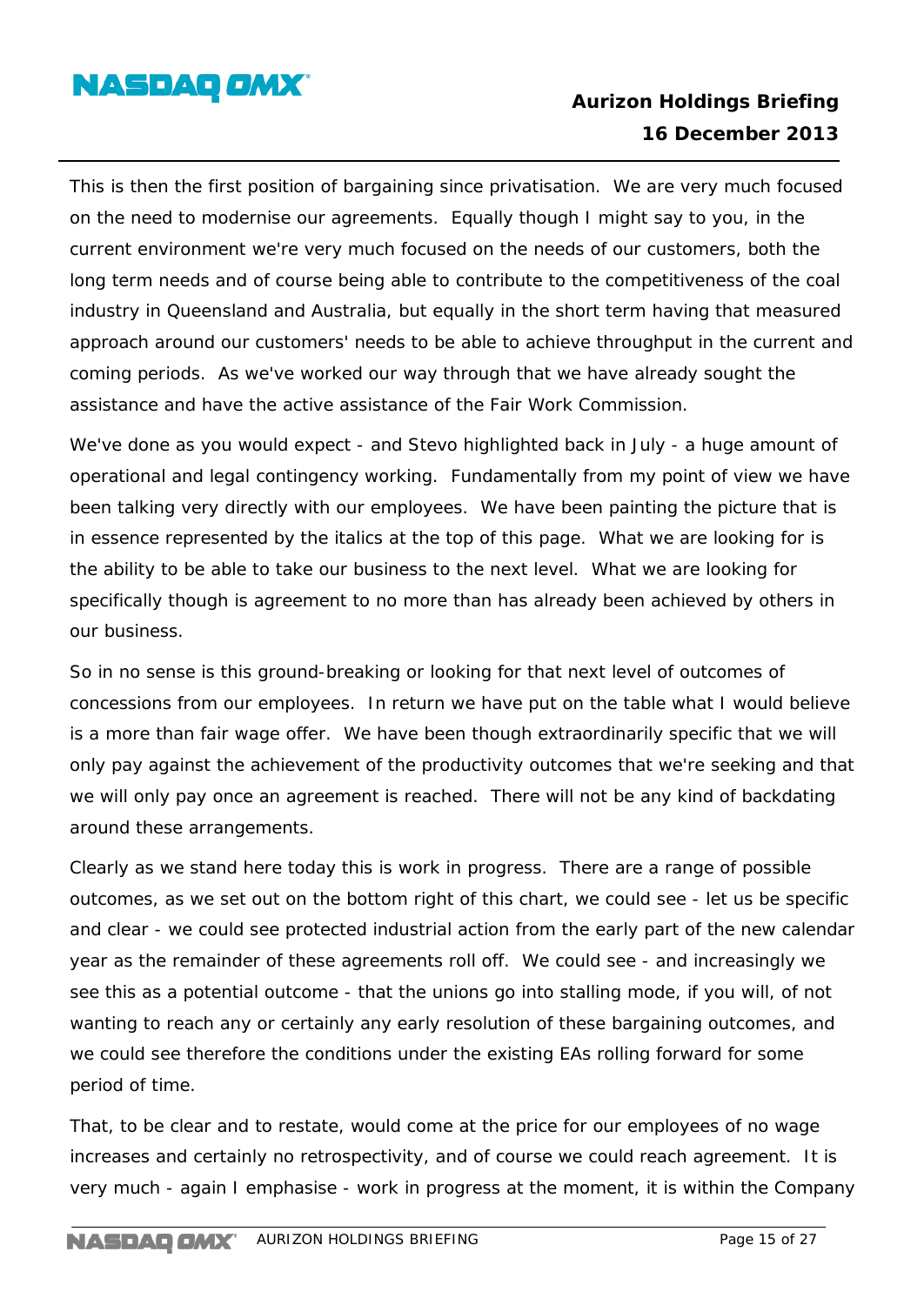

receiving the absolute utmost of attention. It's unfortunate that in my view it's not receiving the same level of seriousness of attention by our union colleagues.

Indeed I'd make the observation that it's regrettable that despite the fact that we're not looking for anything that our competitors don't already have, and to be clear about that, that these self same unions have therefore already conceded with respect to other operators, together with the broader contextual evidence in Australia at the moment of the consequences of maintaining these kinds of outdated, ineffective and costly practices, that the unions in our business show little interest in playing their role in underpinning the future of this Company and of the Australian coal industry. Frankly speaking it remains for this management team therefore to proceed on the basis that we will make that happen, as we have done as you know ever since IPO, irrespective of the agreement of the unions.

Finally then, by way of summary, I would hope that the takeaway from our presentation, our messaging and our data to you today is that we are actively getting on with the job. We are not in the mode of planning about what we're going to do so much as we are by way of execution. This is about a sustainable future, this is about sustainable change, this is about the level of confidence that you ought to have in the ability of the Company to be able to continue to transform and to achieve the goals and objectives that we've regularly set out without relying, for example, on volumes or on price, all those kinds of things. Those things represent upside to the kind of recitation that we have been giving you this morning.

We continue to be focused first and foremost on safety in our business and continued safety improvement, I think, demonstrates our capability as well as our desire. We continue to be focused on the customer, and through all of this let there be no doubt that none of these changes are as it were being taken out of the hide of our customers, quite the reverse. Here is the capability of an organisation to be able to meet the demands of growth, to be able to serve our customers well, particularly in the current sort of circumstances that we all understand that they are facing.

In that regard we have seen and we've shown you by way of updates this morning, that the business is from a volume point of view especially in coal and iron ore running very strongly, albeit in coal with caveat that Keith reminds us about in terms of the continued impact of legacy contracts. But of course that represents opportunity, as we go forward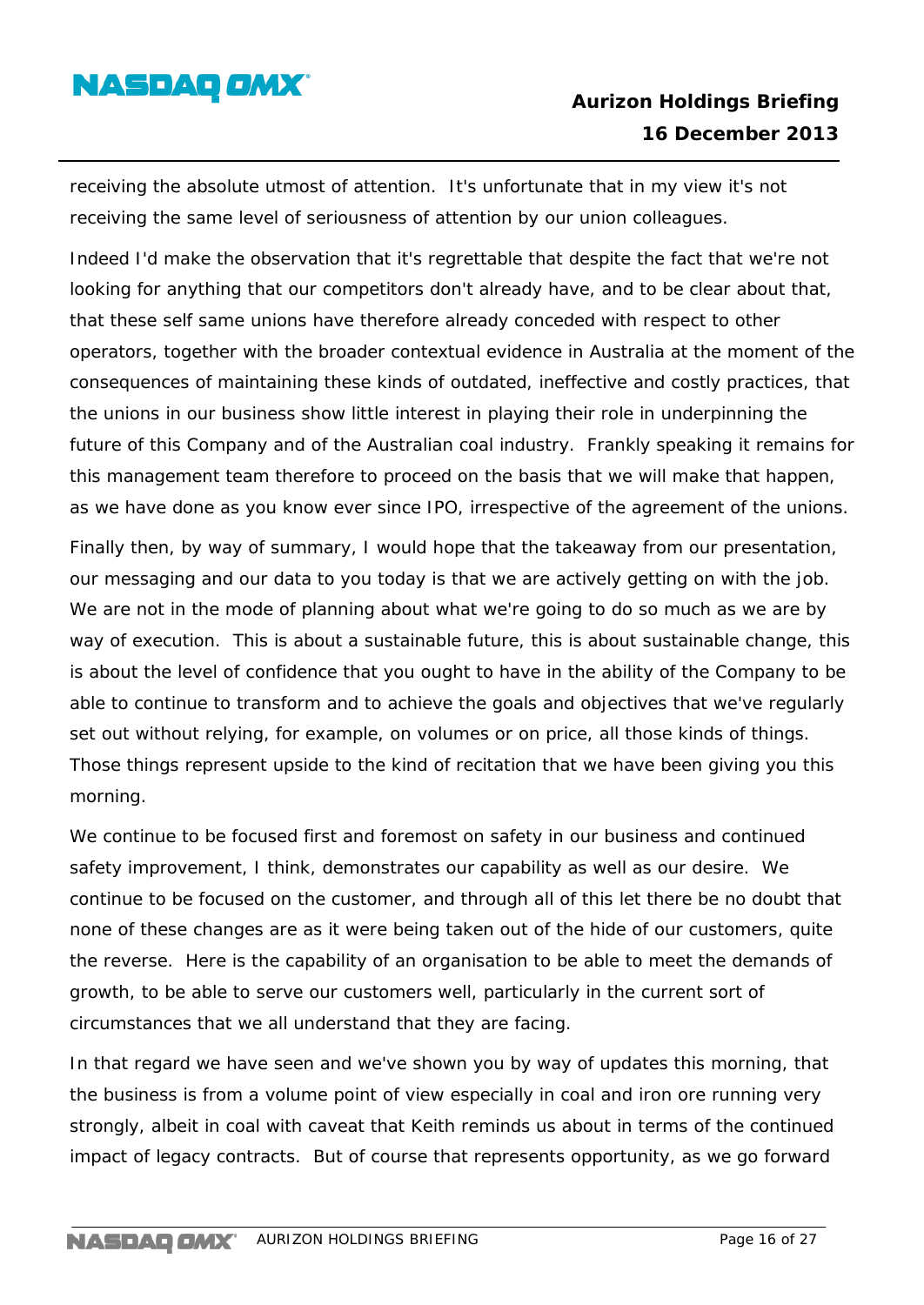

and we all understand the benefit of those contracts and renegotiations in FY13 as those legacy contracts roll off over the next few years.

We have picked up the ball from the sort of observations that were made earlier in the year and we've moved decisively with respect to our corporate costs, with respect to the support costs in the business, and already have achieved traction in those areas in a sustainable way, as Keith has mentioned.

And in terms of an operating plan, as we foreshadowed when first I was talking about why I wanted the sort of capability in this organisation that you now see in front of you with Mike and with Alex and the broader team, this is about what the future looks like, this is about operating discipline, this is about our ability to be able to continue to drive to 75% in the first instance, but certainly beyond 75% in the medium term.

As we've executed against those kinds of strategic imperatives, then we have shared with you this morning the impact certainly as it relates to the impairment in the business. That though is very much a function of validation, as I said at the start, in my view of the continued transformation of this organisation and our confidence in the future of being able to do more with less, of being able to drive those operating ratios and of being able to drive those improved returns for the owners of the business.

Thanks then for the opportunity of being able to update you. We will of course continue to do this and certainly as the picture, for example, both with UT4 unfolds and with the enterprise agreements unfolds in the early part of next year, we would very much intend to have the opportunity to be able to provide the same kind of background and emphasis from Alex and John as we make our way through that, but for now with respect to today, we'd all be happy to take your questions.

Anthony Moulder: (Citigroup, Analyst) Good morning, Anthony Moulder from Citi. To start with, I guess the \$20 million in savings that's a per annum figure, can you update me on how that sits within the \$230 million? It looks like the briefing given back on 18 July suggested \$10 million to \$20 million was the totality of the savings over the next two years. Can I just get an update on how I'm seeing that? That \$20 million per year seems over and above what you detailed back on 18 July.

Keith Neate: To a large extent, Anthony, it is, but it's difficult to break it out completely, but certainly there will be some overlap between the productivity benefits that were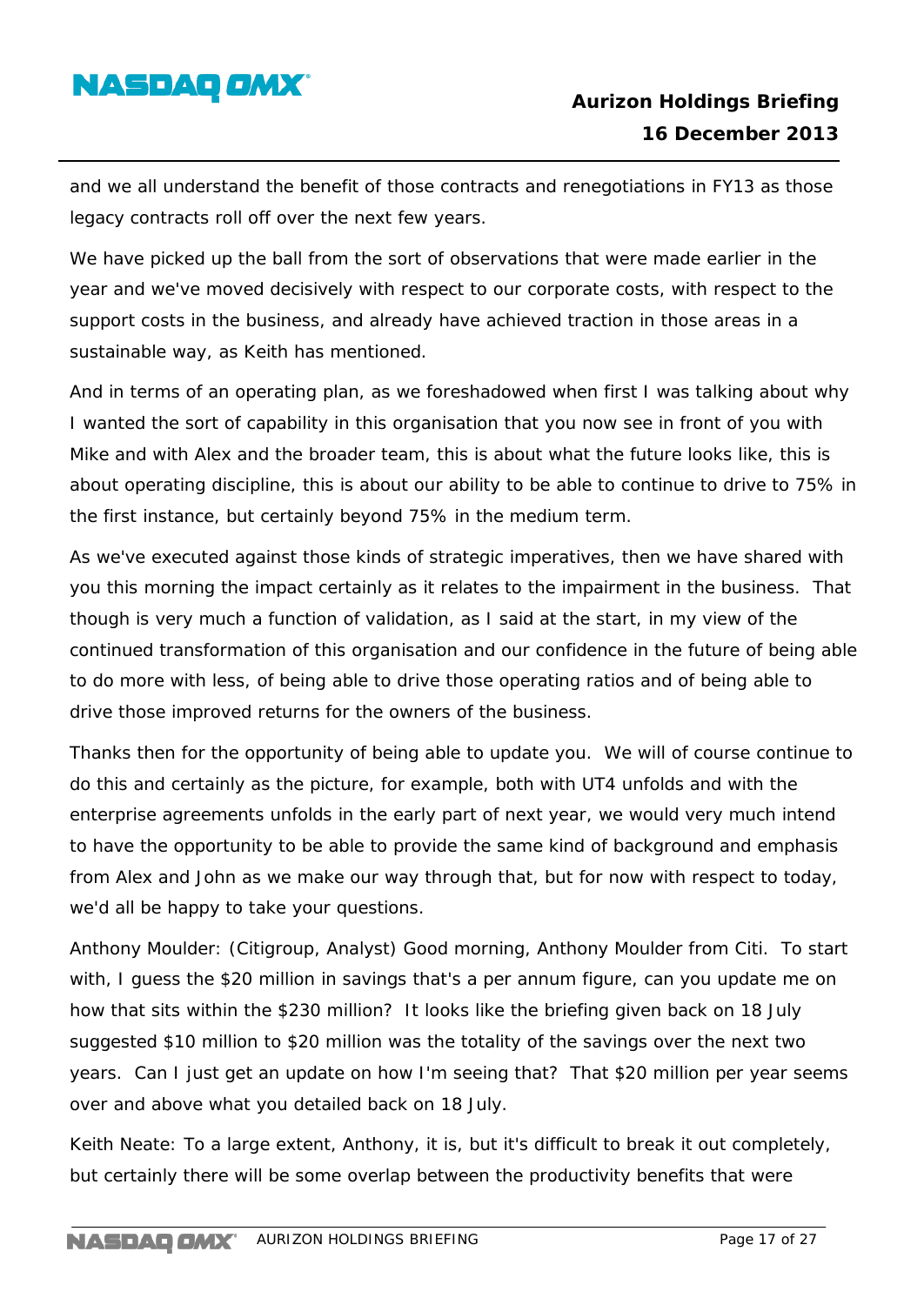

identified back in July and the consequences of the fleet review that we've undertaken now.

Anthony Moulder: (Citigroup, Analyst) And so the other details as per slide 24, though I think about those as being ahead of budget or in line with the expectations as given on 18 July?

Keith Neate: Sorry, slide 24?

Anthony Moulder: (Citigroup, Analyst) It's regards the…

Keith Neate: No, they're consistent generally, the savings on there, excluding the operations comment on the bottom which is separate, but in general the VR program, the discretionary cost savings, the real estate program, they're in line. Some are slightly ahead, some slightly behind, but they're broadly in line with driving to the 75% OR.

Anthony Moulder: (Citigroup, Analyst) Thank you and one final one, if this is a five year review of the fleet, just a comment as to how intermodal sits within that. Obviously it's not earning the return on investor capital that potentially that fleet could be redeployed for, so let's just get a comment over how that was reviewed across the team, but also this fleet plan please.

Lance Hockridge: Maybe it would be illustrative, Mike, for you to talk to some of this.

Mike Franczak: Yes, I will. It was included as part of the overall fleet plan and again, just to reemphasise the point, when we talk about a national fleet plan I'm talking about every line of business. Locomotives are locomotives, other than gauge and maybe electric versus diesel, so we looked at the intermodal fleet plan, more importantly the intermodal operating plan, and we're looking at terminals, we're looking at locomotives wagons. There are opportunities and synergies to combine some of the intermodal services and flows and yards and terminals that we have with other lines of business. That's the synergy of looking at it on an integrated basis.

So we've been able to look ahead and say based on the service changes we will make, based on where we will operate from in terms of those original destination pairs, we're able to rationalise the locomotive fleet. In fact in a number of places we're putting better locomotives into those services because we're getting fundamental improvements in the productivity of that core fleet, so very much in scope. The five year plan is our view of the fleet over the next five years. We will continue to come back at that as we get further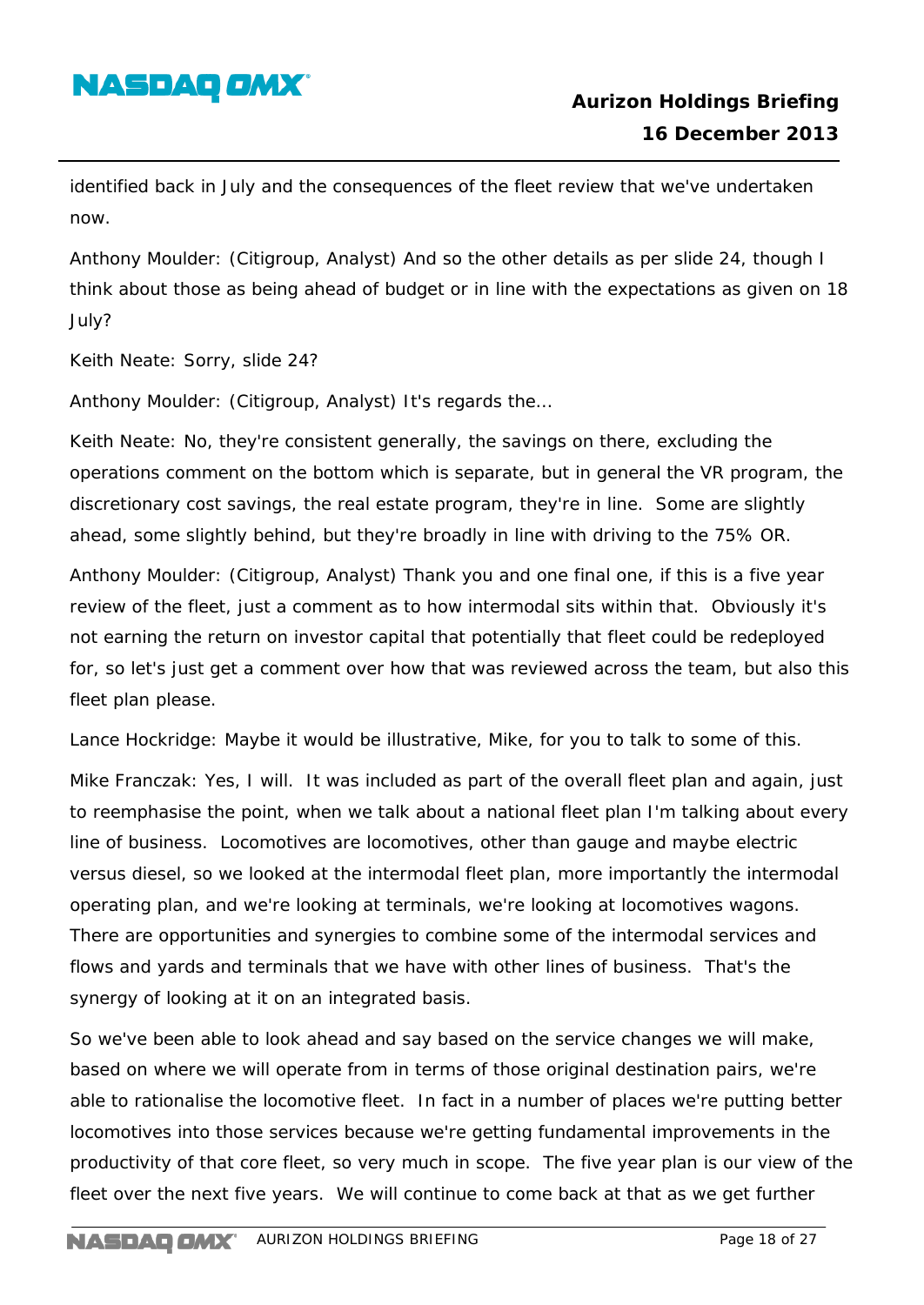# **NASDAQ OMX**

informed on growth, on other service or efficiency opportunities, so it is an ever growing process.

But intermodal was very much in scope on this as well and I guess to take it to the next level, in terms of making those businesses better, back to my comment about fixed costs and overheads, when you start to take a look at those businesses differently, I had - I think I mentioned this in July - dedicated intermodal terminals, dedicated bulk terminals. I don't need dedicated terminals in all cases, I can have a multipurpose terminal, so I now spread less overhead over those lines of business. That's getting at the fixed costs and some of the challenges with respect to some of those lines of business. That's how you get leverage, that's how you get the cost base in line but also in fact create opportunities for growth with a lower cost base.

Anthony Moulder: (Citigroup, Analyst) Just a follow on from that for Lance, that's effectively the management committing to intermodal for the next five years, best way to look at it?

Lance Hockridge: That's consistent, I think Anthony, with what we said in July. I look to Mike in the way that's described, from a market point of view we have continued to have success, as I think there was an observation on the way through about the volumes of being able to increase the volumes in the business, even in what is a difficult contextual environment, as I don't need to underline here.

I think more generally in a nation in which in my view at least and the view of the Company, the market share of rail is underrepresented and in an increasingly green world, in an increasingly congested world in capital cities, we continue to have a fundamental belief that provided - and I emphasise provided - there are no free rides here, we have to achieve the same kinds of outcomes and returns in this part of our business as elsewhere. But that is the view of this management team that we can do that and in the way that we have over the last few years continued to build value as a result.

Matt Spence: (Merrill Lynch, Analyst) Lance, Matt Spence at Merrill's. Just a question on UT4, looking at the QCA releases thus far it looks like the decision will come somewhere in the range of 7%, 7.5% WACC. Is that an acceptable rate of return for additional investment over the UT4 period?

Lance Hockridge: It depends whether you mean, Matt, is it acceptable in the sense of we don't have any choice, what they come up with is what they come up with. Look, that's a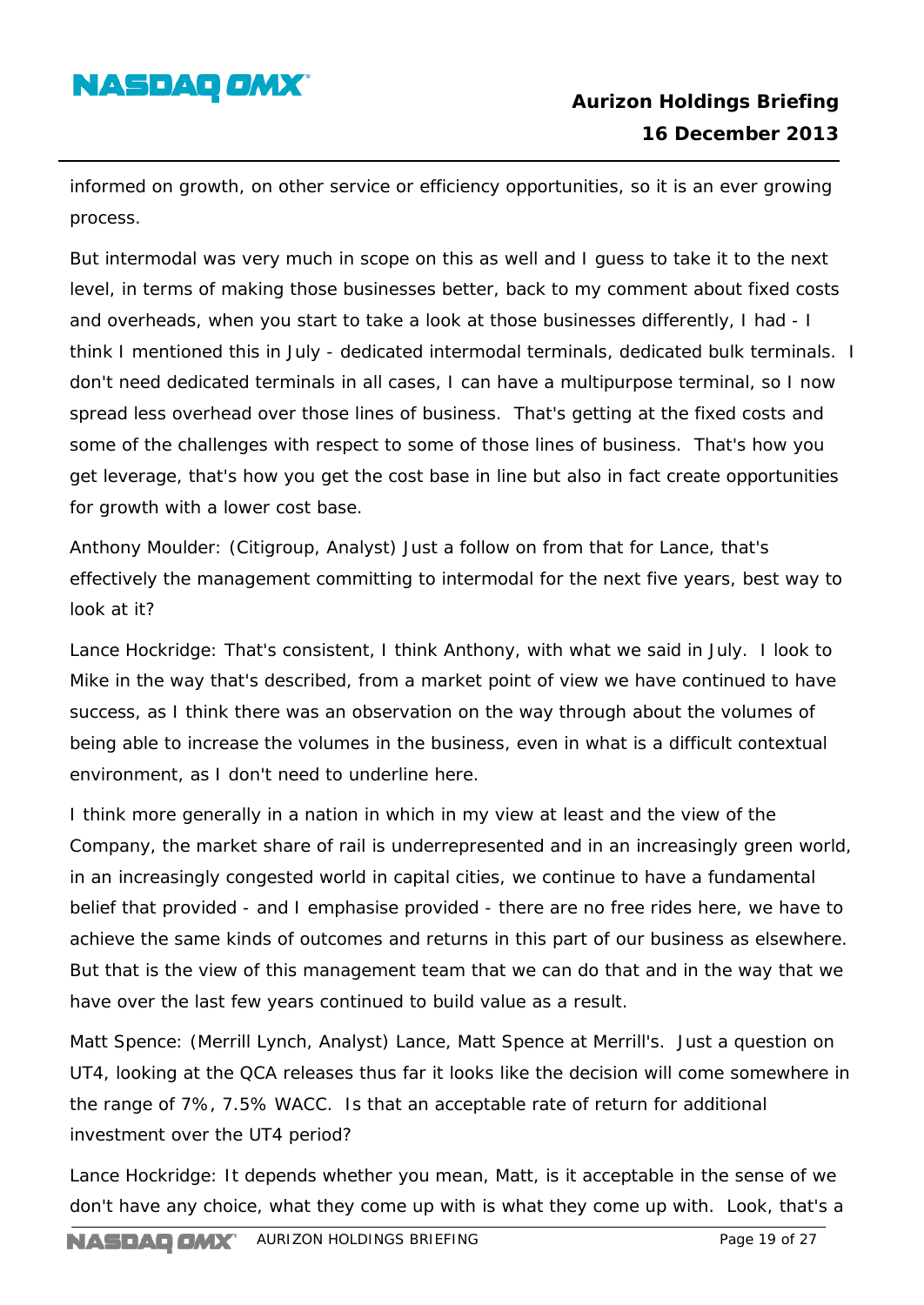

very hypothetical question. We have certainly made the point to the QCA as you know through our submissions and in all of the discussions that Mike and more latterly Alex have had about the need to incentivise investment, and that we are not going to put our balance sheet to work in what we consider to be a sub-optimal way. Now, that's a very complex question because of course it goes to issues of risk and where and how risk is born, the scale of the investment, the interoperability of the investment with the existing infrastructure, for example. But at its core, as I say, that's the position, Matt, that we've put and that we maintain.

Matt Spence: (Merrill Lynch, Analyst) Okay and just one last one, just with reference to Surat Basin Rail, can you just give us an update on wicket, where your CapEx is at, I guess, and where you think the underlying miners are at with their projects.

Lance Hockridge: Yes, good question, Matt. We're on schedule from both the point of view of timing and CapEx from that which we've advised from the start and consistently updated. That will see the rail component of wicket completed towards the end of next calendar year. As you know, the miners have said that the portside of Wiggins Island is six months delayed. I think there's a fair amount of speculation that that would be a pretty optimistic outcome, quite frankly. So our guess is that it's more likely to be in the back end of Q1 calendar or Q2 2015 before we see first rail links.

Phillip Wensley: (Paradice Investments, Analyst) Guys, [Phillip Wensley] from Paradice Investments. I'm wondering if you can tell us whether you contemplated any sale and lease back of equipment as well in the process as part of the fleet review, and I guess in particular could that provide an enhanced flexibility to the business as well.

Keith Neate: Certainly we're looking at all of the funding opportunities for the asset base. I think it's probably fair to say within Australia, unlike the aviation industry, there isn't a deep leasing market for locomotives or wagons, but it is a funding strategy that we're looking at. It was not per se a part of Mike's fleet review, which was more around matching the size of the fleet to the task at hand.

Lance Hockridge: Can we go to the telephone? Andrew Gibson from Goldman Sachs, you have a question for us.

Andrew Gibson: (Goldman Sachs, Analyst) Yes, hi guys, just a couple of quick ones. Can you provide a split between depreciation and maintenance savings, and also how much of that will come into fiscal '14?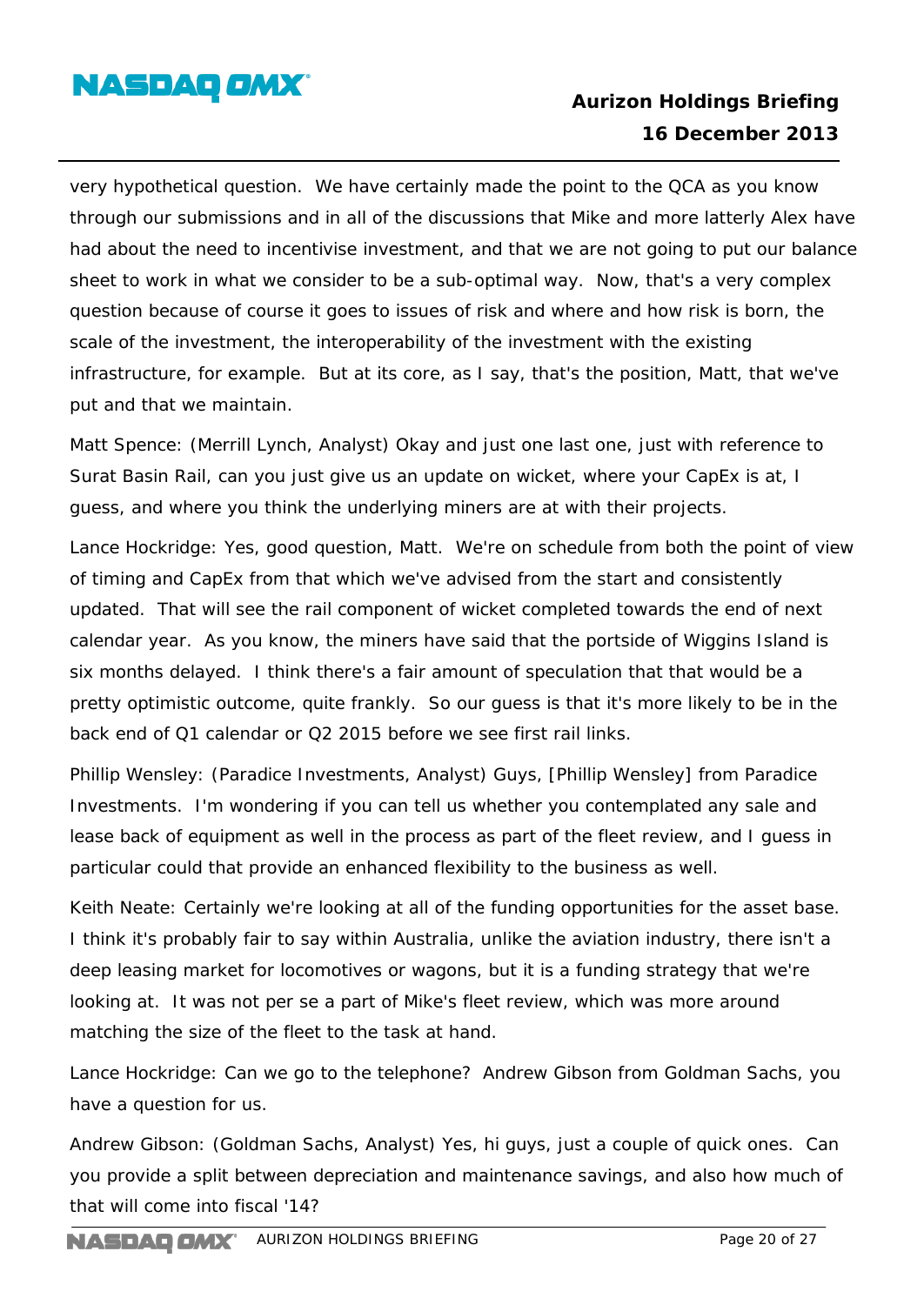

Keith Neate: Off the top of my head I can't, Andrew, it is - that's an average over the five years. Some of it will come into '14 but it'll ramp up very much more in FY15 and '16.

Andrew Gibson: (Goldman Sachs, Analyst) Okay and then just on the fleet that's not immediately going to be divested or scrapped, can you give a rough sense as to how much cash you might generate from the balance that's to be exited, I guess, over the five year period?

Keith Neate: You mean in terms of proceeds?

Andrew Gibson: (Goldman Sachs, Analyst) Yes.

Keith Neate: It won't be a material number. As I say, there isn't a deep market, certainly isn't a market within Australia for us to dispose of locomotives. The wagons will be scrapped and will realise something in the order of \$5000 per unit at the most, and in terms of locos, the market is South Africa or South America and it is not deep.

Andrew Gibson: (Goldman Sachs, Analyst) Okay, thanks.

Unidentified Participant: Ian [unclear], you changed the depreciation policy back in FY12, you extended the lives of your assets and you said that they were pretty good, and now 18 months later we're copping our write-down on these assets. How appropriate is that depreciation policy and why shouldn't we go back to the old one?

Keith Neate: Different issue, Ian, this is about fleet that's been identified as surplus, not necessarily at the end of its economic life. Within the locos that are being written off, there are about 70, 75 locos that are approaching end of life and the average written-down value of those is well sub-\$1000 each. So the reality is the depreciation policy is proving up to be pretty accurate in terms of the impairment we're seeing on the overall balance sheet.

Unidentified Participant: In terms of the fleet which you've actually written off, how much is actually really just centred around the bulk and the regional freight businesses? Because you're looking at previous statements, iron ore fleet's pretty new, intermodal fleet is relatively new as well. Your colleague went through a renewal program, is this really cleaning up that large amount of tail which has been arising in QR for the last 50 years, and it's actually a relatively straightforward program, it's now hauling within the existing fleet for those businesses?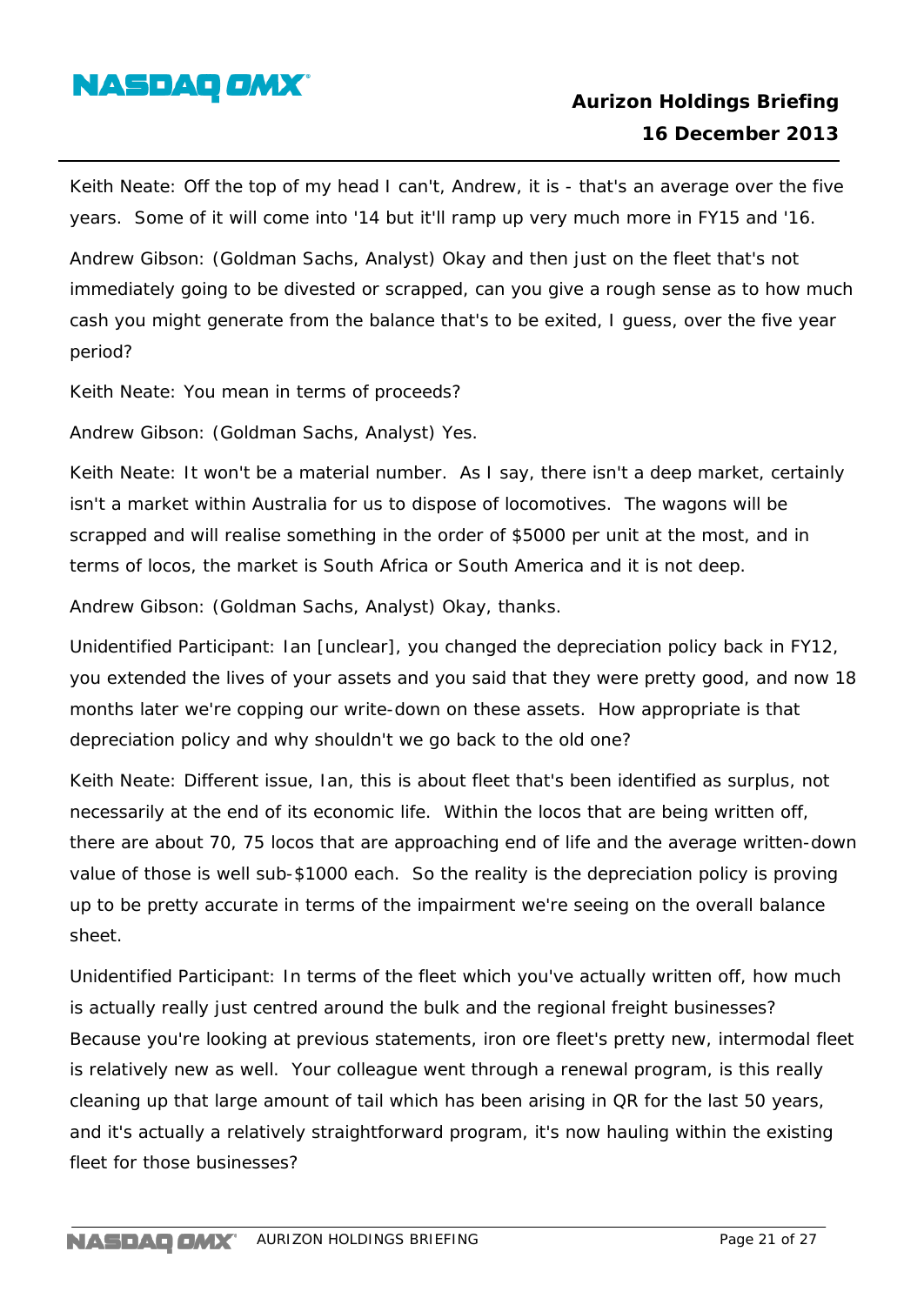

Mike Franczak: I can take that. It's a bit of both quite frankly, and I would emphasise one of the big changes back to the change in organisational structure and outlook moving away from that line of business focus and the improvements in productivity are right across all fleets. So yes, we are going to address a tail of older equipment that was related to the bulk area of our business, but we are also going after some of the older fleet, stuff that will be coming up over the next two, three years in the coal business, as well as looking at cascading opportunities in intermodal and iron ore.

So this is unlocking a very different view than we might have had 18 or 24 months ago, again based on productivity, looking at the fleet more fungibly right across all the lines of business and again, all based on fundamentally different operating plan and levels of productivity quite frankly that the fleets haven't seen before.

Lance Hockridge: Mike, you might make an observation that extends to no longer having a mindset about unit trains, of multiple products on…

Mike Franczak: Yes, just getting back to the earlier point I was making on the intermodal, for example. I mean it's interesting, just as a bit of an analogy perhaps, someone once described recently as we were going out a lot of our services are custom designed for individual customers, individual terminals. It's like building a subdivision of homes; we built the homes very well but we really didn't think through the streets and the infrastructure required, the utilities, to knit it all together to make it more efficient, more effective.

We're doing that now, so it generates a very different view of how we're going to operate and what Lance is referring to is that we have origin destination pairings where I've got business that wants to move between those points, yet I have separate train services, separate dedicated fleets, separate dedicated terminals when I don't need to. I can combine those things. It's a very different approach to what we've had in the past.

Unidentified Participant: Can you just explain - expand on the fungibility point, given you have two gauges, or three gauges in Australia, you've got electric diesels and the two narrow gauges sit probably 5000, 6000 kilometres apart. How fungible is this network and what do you see as realistically fungible?

Mike Franczak: Quite fungible, there will be limitations, I mean we're not standard gauge everywhere and we're not electric or diesel everywhere, but if I look at what we're doing already with the fleets, some key examples, we have a lot of diesels in the Blackwater, the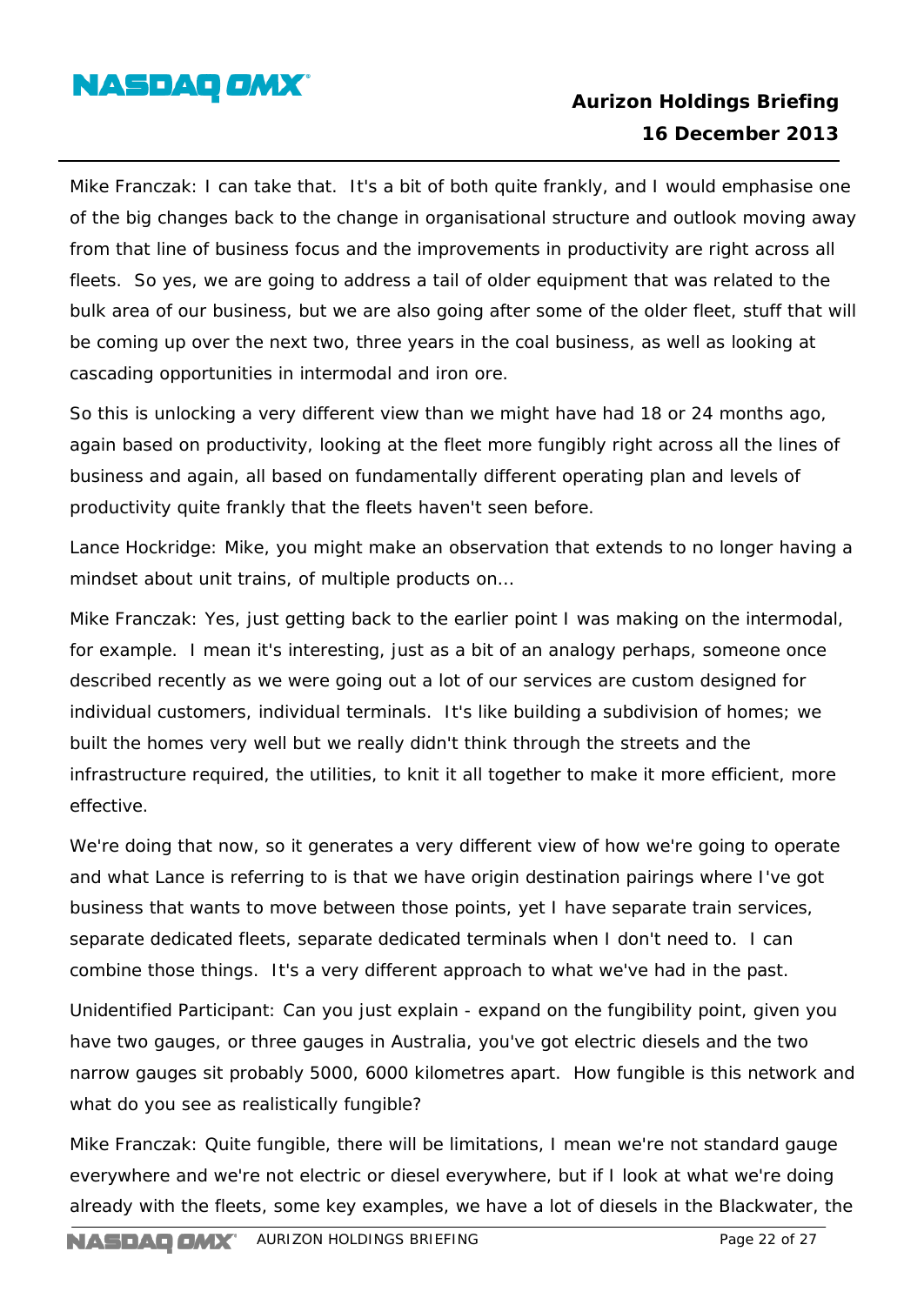

change in turnaround times, the change in consist sizes, focusing on horsepower tonne, for example, has allowed us to move those narrow gauge assets up into the Mount Isa line, North Coast line, as an example. We would not have done that before by virtue of the way we looked at that line of business, those assets were essentially assigned. There's one example.

Another one is with respect to narrow gauge standard gauge. With the right engineering we can re-bogie narrow gauge locomotives, diesels, for standard gauge operation. We've already started to do that, in fact we can do that and move those locomotives into WA, and that's part of our multiyear fleet plan and cascading, that's part of the thinking that's allowing us to revisit this idea of bespoke kit or bespoke fleets. So again, a huge opportunity when you break down those old paradigms and you look at the fleet very differently.

Simon Mitchell: (UBS, Analyst) Simon Mitchell from UBS. Just on the CapEx going forward, in the waterfall charts for the fleet there's obviously some purchases there you're expecting to make in locos and wagons from FY16 onwards. How should we be thinking about CapEx in the operating business, so excluding network, going forward over that five year period, assuming that 3% to 5% volume growth is actually achieved, so including maintenance and growth?

Mike Franczak: Let me speak to the fleet productivity, Keith can talk about the dollar impact. A couple of things, when we look out, for example, there'll always be a need for some basic replacements. When we look into the fleet, for example, we see situations where we've got older DC electrics. These are coming up towards the end of their life, call it two, three-plus years out. We can replace these with new AC electrics on a three for five basis. So as these things hit end of life, liability, availability, cost to maintain, components and so forth, puts us into a return that now allows us to justify getting the next level of locomotive and with that all the operating efficiencies that we get.

The new ACs not only are more cost effective to maintain, they use less electricity and by virtue of going three for five we can actually get more cars per consist, we can actually get tractive effort, even go bigger with some of our trains. In some of the areas like wagons, for example, similar story; we'll be able to go for higher capacity wagons, better fleet, easier to maintain. If you were going to look at hoppers, for example, for coal, again new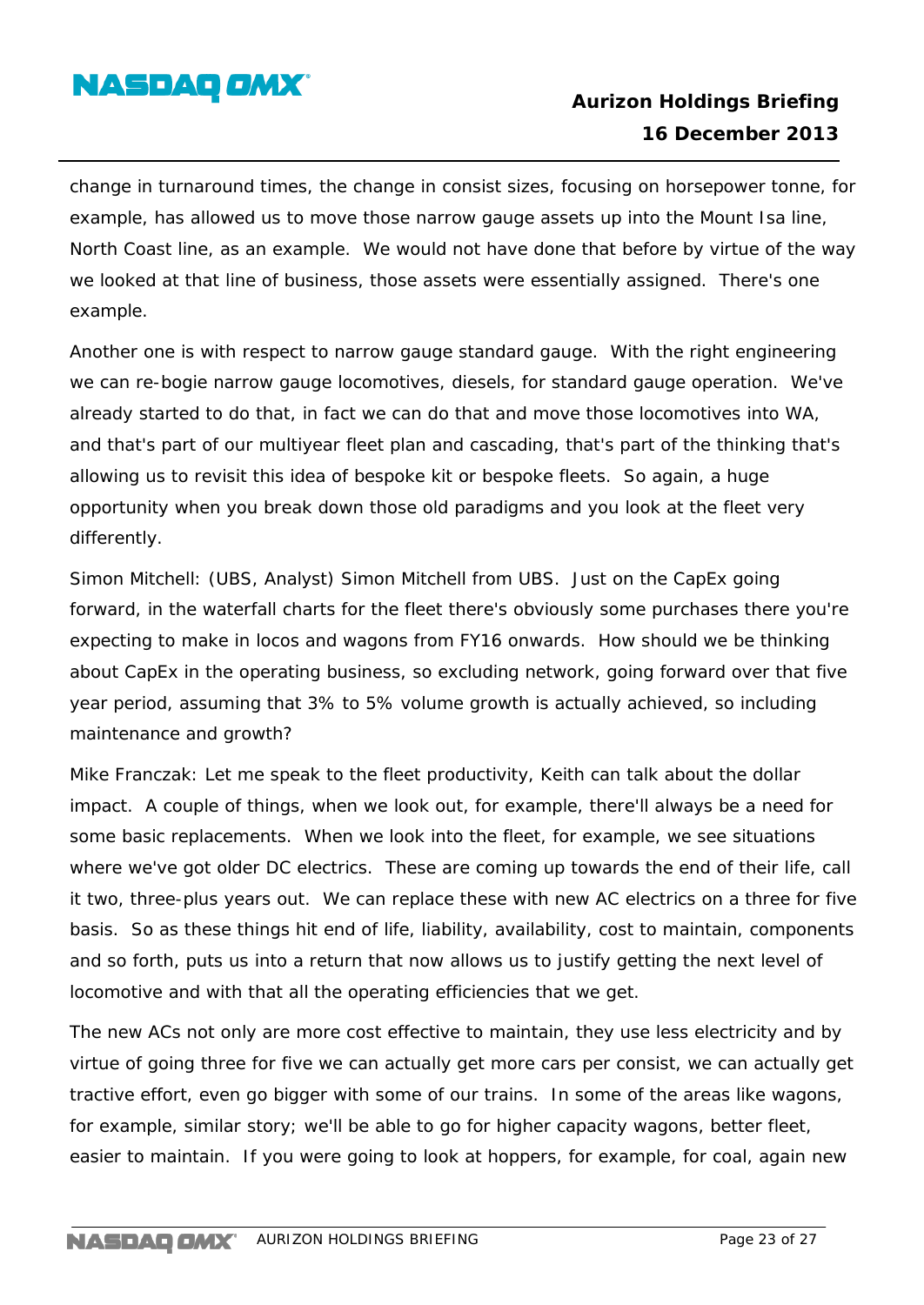# **NASDAQ OMX**

designs, lighter loadings, better payload, so all part of the equation from a productivity standpoint.

Keith Neate: In terms of the CapEx profile, it's very difficult to provide a definitive number at the current point of time. We don't know what the demand profile's going to do over that period. We've made an assumption 3% to 5% CAGR, which has highlighted the numbers that are in the presentation. We've also taken a conservative view of the productivity improvements so there may be an opportunity to reduce those numbers going forward.

The other point I'd make is that our procurement of both locos and wagons is significantly enhanced over what it has been historically, so you can expect to see quite a dramatic reduction in the unit cost, both for locos and for wagons. Much of that growth I would anticipate we would pick up in the sustaining CapEx profile, having taken out of it the fleet that is required for those contracts that we already have secured and for which we know we will require new rolling stock, in particular Whitehaven.

Simon Mitchell: (UBS, Analyst) We're talking at least depreciation, I would have thought, in the [unclear] business?

Keith Neate: That's where we'll end up getting to, I think, yes.

Simon Mitchell: (UBS, Analyst) Just to clarify an earlier question on proceeds, you said the last two years you've averaged I think \$50 million a year in proceeds from disposal. From what you're saying, the rolling stock disposals aren't expected to be material. What about the real estate disposals? I would have thought there'd be some more materiality in that.

Keith Neate: I think it's fair to say we would expect more from the real estate, but also bear in mind much of our real estate is in fairly remote or in unique locations within Australia, so demand might not be that strong. Hence the fact that it'll take us probably the best part of two years to market them in a responsible and cost effective manner.

Simon Mitchell: (UBS, Analyst) And just one last one. The 10% reduction annually in operating unit costs which was mentioned at the last more expansive briefing, can somebody be a bit more definitive in what the base year or number for that is and how inflation is treated?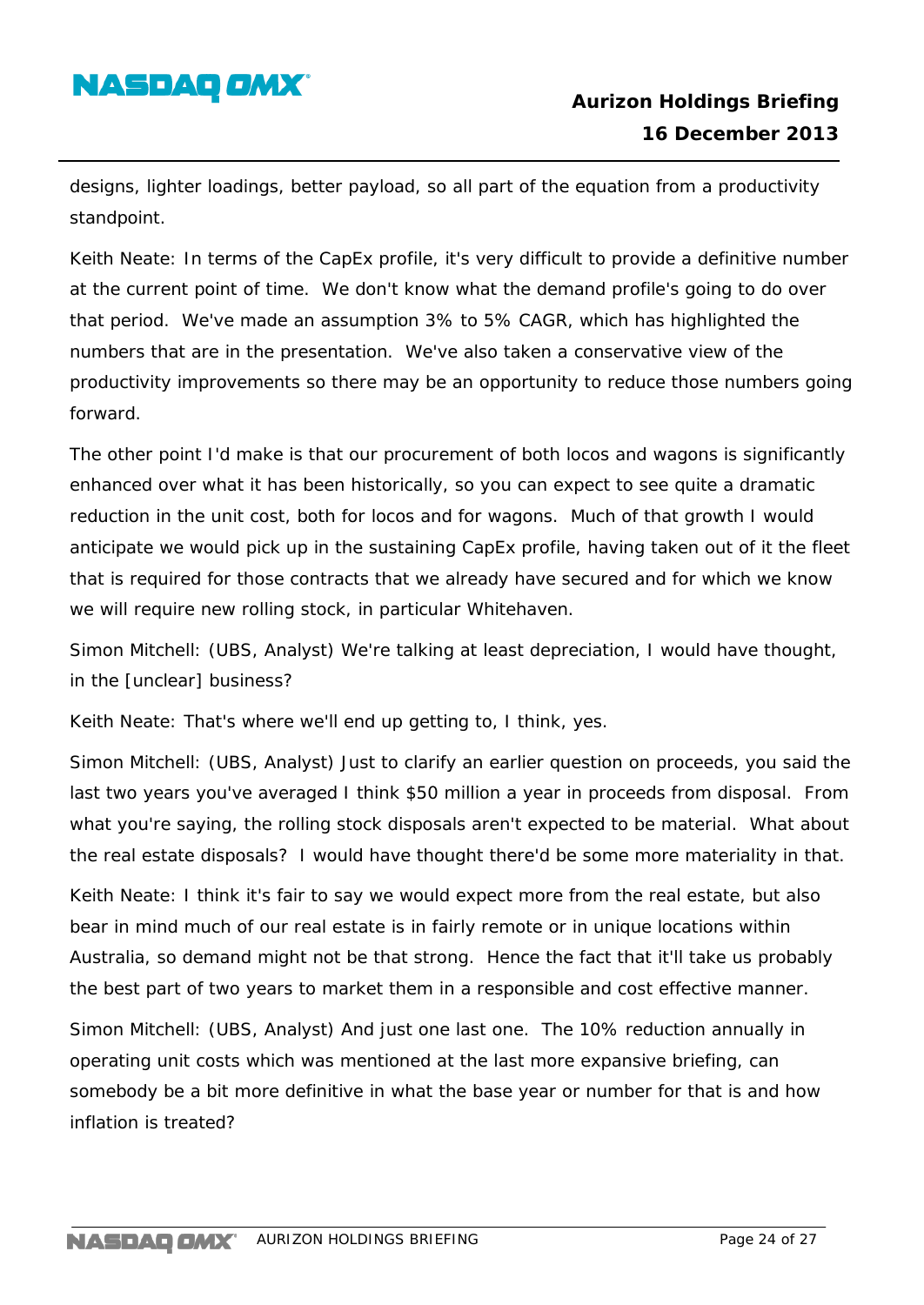

Mike Franczak: Yes, the inflation is inclusive and that was a year-over-year number. So when I spoke to that in July, that would have been the year-over-year improvement of FY13 to FY14, FY14 to FY15 and so forth, and as I noted, we're right on the mark.

Lance Hockridge: I guess we're drawing down, but there's one or two, I think, last questions here, but can we go to Scott Ryall on the telephone first?

Scott Ryall: (CLSA, Analyst) Thanks Lance, I just have two questions today. This first one's probably for Mike, and I don't know if you can give me a black or white answer, but what have these locos and rolling stock been doing for the last couple of years? Have you got like a proportion of them that have been parked up, or has the whole network just been running inefficiently?

Mike Franczak: The answer is both. First I would declare I really am not in a position to speak to anything prior to February of this year. If Lance wants to jump in he can, but I would offer that there was a segment of fleet that was tied up, we have continued to tie up since I arrived and as I say, with the productivity improvements that we've created and the ones we anticipate, you'll see us continue to increase those numbers, and that's the increase from approximately 180 this year through to the just over 300 number for locomotives in the coming years. So productivity and some number already idle.

Scott Ryall: (CLSA, Analyst) Yes, okay, that makes sense, and then in terms of - this is a question for Lance definitely. A lot of what you talked about is very, very sensible in terms of increasing efficiency and things like this. What do you expect when the customer comes knocking and says I'm not earning a lot from my coal operations at the moment, can you share some of your efficiency gains with me?

Lance Hockridge: You won't be surprised to know, Scott, that those sorts of conversations are a regular part of the dialogue that we have with our customers and essentially we talk, as we've said all along, about value. Now, there have been examples of our willingness to accede to some of the kind of requests that customers have made to us. We're certainly open to thinking about those things, but in a circumstance where we expect that it's a value conversation, in other words there might be a short term trade-off against a longer term benefit, for example.

Other than that, in a circumstance particularly at the moment, where our customers are focused on the value of every tonne, from their own cost and efficiency point of view, it is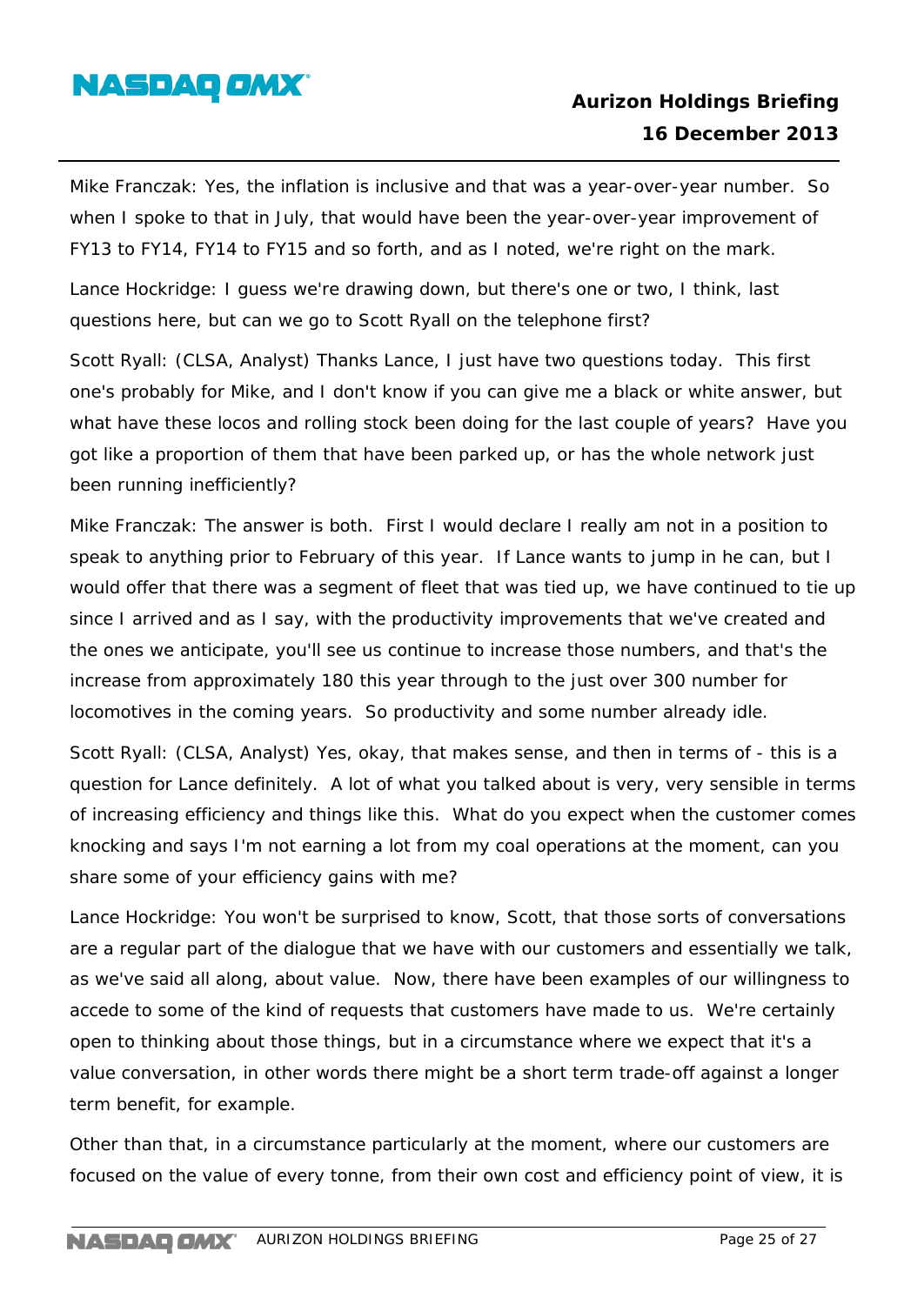

really about being able to maintain and enhance the levels of throughput, consistency and quality that I spoke about in my remarks.

Scott Ryall: (CLSA, Analyst) Okay, thank you.

Lance Hockridge: Thanks Scott.

Carolyn Holmes: (JP Morgan, Analyst) Carolyn Holmes, JP Morgan. Can you hear me?

Lance Hockridge: Yes.

Carolyn Holmes: (JP Morgan, Analyst) A couple of questions just for Keith, I just want to clarify in terms of there's been numbers for abnormal items in the current year. So the \$130 million to \$150 million, that's pre-tax, the strategic number of \$47 million and then also the \$23 million for redundancies, are they all tax effective?

Keith Neate: Yes they are, they're all pre-tax in the disclosure, so there's full tax effect on all of them.

Carolyn Holmes: (JP Morgan, Analyst) And do we assume that given that the \$130 million to \$150 million relates to only the ones that you're dealing with now, so there's probably another \$100 million of impairment on further assets to come or no?

Keith Neate: No, there isn't. What will happen on the remaining rolling stock is they'll be amortised over their remaining use for life. There will be a change obviously as a consequence in the depreciation chart, but it will not be material.

Sorry, just going back to your previous question, I'll correct myself, on the strategic projects it's not fully tax effective.

Carolyn Holmes: (JP Morgan, Analyst) Okay, so what average interest - tax rate?

Keith Neate: We're working through those numbers at the moment, but we can come back to you with that.

Carolyn Holmes: (JP Morgan, Analyst) Okay and just to understand the \$60 million in terms of the excess revenue, is that pretty much like an EBIT as well as a revenue type of number?

Keith Neate: Predominantly, yes. There are some recoveries but most of it will fall through.

Carolyn Holmes: (JP Morgan, Analyst) Cool. All right, thanks.